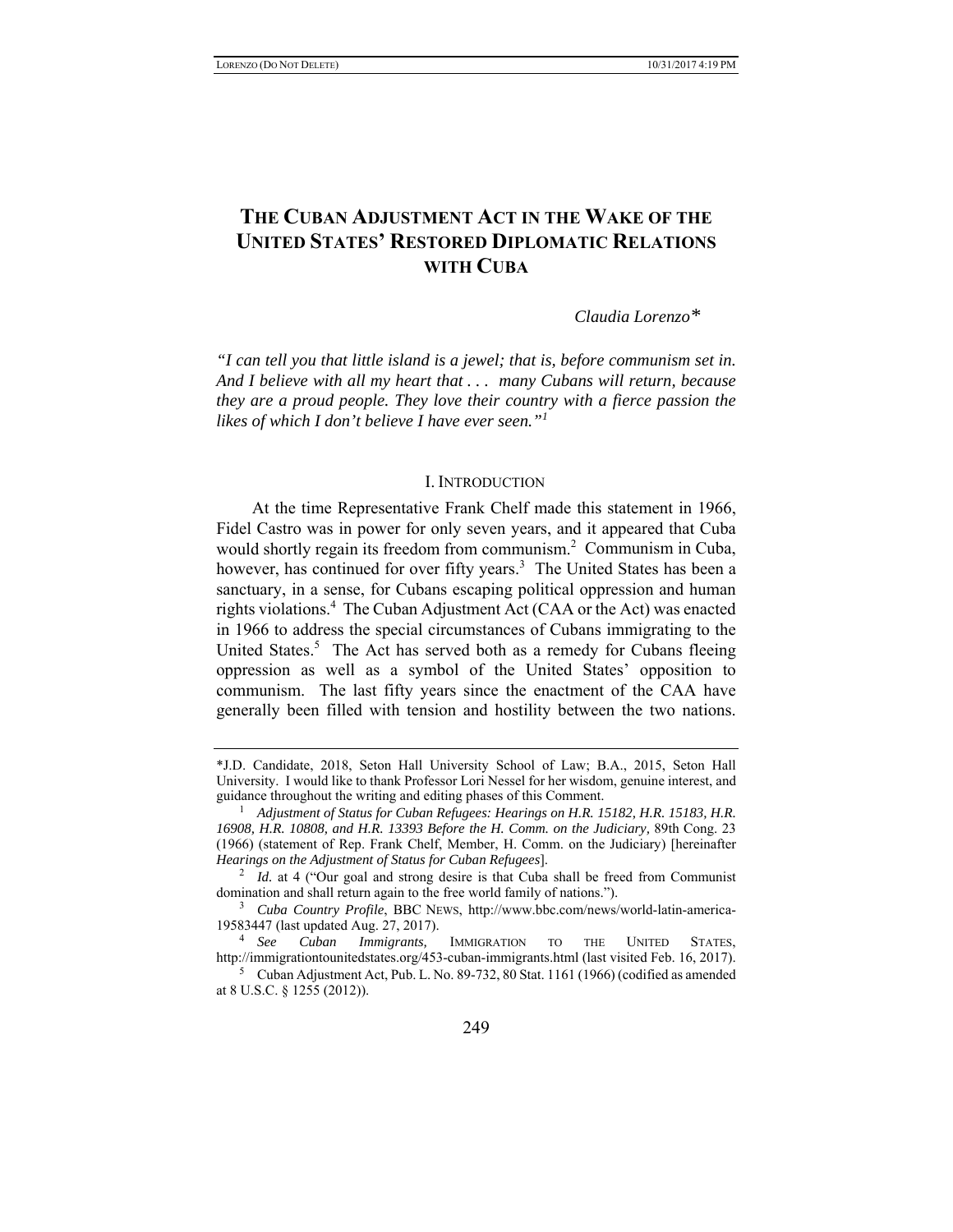Until recently, the United States did not have diplomatic relations with Cuba. The United States and Cuba officially restored diplomatic relations, however, on July 20, 2015, when each country's embassy was reestablished.<sup>6</sup> This change in diplomatic policy has already had far-reaching implications for the United States' immigration policy towards Cuba, with the end of the Wet Foot, Dry Foot Policy.<sup>7</sup> This policy allowed Cubans who reached the United States' shore to stay in the United States and adjust their status to permanent residence under the CAA the following year, whereas those who did not reach the shore were returned to Cuba unless they demonstrated fear of persecution.<sup>8</sup> The abandonment of this special immigration law for Cuban immigrants signals the potential end of the CAA.

This Comment will focus on the CAA in light of the restored diplomatic relations between the United States and Cuba. Part II of the Comment will discuss the historical background between the two nations, which led to the enactment of the CAA in 1966. It will then discuss Congress's intent in enacting the Act. Part III will focus on recent events between the United States and Cuba and whether restored relations have affected the number of Cubans entering the United States. Additionally, it will review the bills in Congress that oppose the CAA. Part IV will discuss the arguments against the CAA by members of Congress as well as from other Latin American nations. Part V will discuss the reasons why the CAA should not be repealed by reviewing human rights violations in Cuba. This section will find that the purpose of the CAA is still served today despite renewed diplomatic relations. Part VI will discuss the future of the CAA. Lastly, Part VII will conclude this Comment and briefly examine how Donald Trump's Administration could potentially affect the CAA. Ultimately, this Comment will argue that the CAA should not be repealed until Cuba becomes a democracy or until human rights in the nation significantly improve. Other laws and policies regarding Cuban migration into the United States fall outside the scope of this Comment.

<sup>6</sup> *Charting a New Course on Cuba*, White House, https://www.whitehouse.gov/ issues/foreign-policy/cuba (last visited Sept. 12, 2016) [hereinafter *Charting a New Course on Cuba*]. 7

Karen DeYoung, *Obama Ending Special Immigration Policy for Migrants Fleeing Cuba*, WASHINGTON POST, (Jan. 12, 2017), https://www.washingtonpost.com/world/nationalsecurity/obama-ending-wet-foot-dry-foot-policy-allowing-cubans-reaching-us-soil-to-stay-a nd-receive-residency/2017/01/12/21bbaac2-d912-11e6-b8b2 cb5164beba6b\_story.html?utm\_term=.ecd9a1400907.

<sup>8</sup> RUTH ELLEN WASEM, CUBAN MIGRATION TO THE UNITED STATES: POLICY AND TRENDS, CONG. RESEARCH SERV., (2009), https://fas.org/sgp/crs/row/R40566.pdf.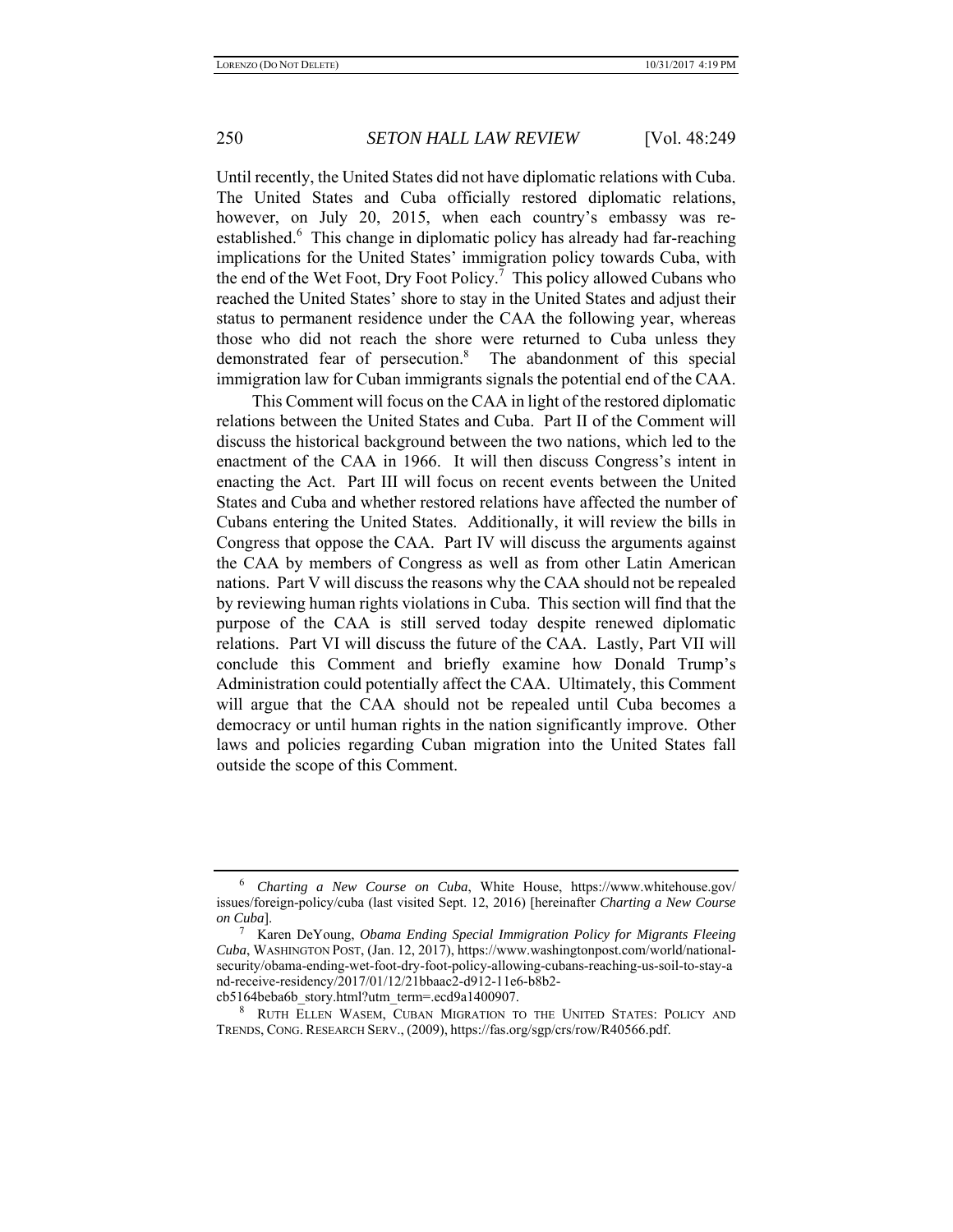### II. HISTORY OF THE CAA AND ITS LEGISLATIVE INTENT

### A. *The Cuban Revolution and Its Effect on the United States*

After years of fighting for Cuba's freedom from General Furgencio Batista's dictatorship, Fidel Castro's revolutionary forces assumed control in Havana when Batista fled on January 1, 1959.<sup>9</sup> The United States' fears regarding the stability of its businesses was confirmed on July 5, 1960 when Cuba nationalized all the United States' businesses and commercial property in Cuba.10 Tensions increased on October 19 when the Eisenhower Administration announced a partial embargo on trade with Cuba.<sup>11</sup> A month later, thousands of unaccompanied Cuban children came to the United States, establishing Operation Pedro Pan.<sup>12</sup> Differences between the two nations appeared irreconcilable, and therefore, on January 3, 1961, the United States broke diplomatic relations with Cuba.<sup>13</sup> On April 17, Cuban exiles landed in Playa Girón.<sup>14</sup> Their invasion was unsuccessful and by April 19, Castro announced victory.15 By February 1962, the United States expanded its embargo against Cuba to all trade except for non-subsidized food and medicine.<sup>16</sup> Tensions between Cuba and the United States rose to an all-time high in October of that year when the United States found Soviet nuclear missiles in Cuba.<sup>17</sup> The Cuban Missile Crisis was resolved when the Soviet Union removed the missiles in exchange for the United States removing missiles from Turkey.<sup>18</sup>

Between January of 1959 and October of 1962, nearly 250,000 Cubans escaped Castro's communist regime and fled to the United States.<sup>19</sup> In 1965, Castro announced that Cubans were free to immigrate to the United States through the Port of Camarioca.<sup>20</sup> Almost 3,000 Cubans made it to the United

<sup>9</sup> JANE FRANKLIN, CUBA AND THE U.S. EMPIRE: A CHRONOLOGICAL HISTORY 18 (Monthly Review Press 2016).

<sup>10</sup> *Id.* at 26.<br><sup>11</sup> *Id.* at 31.<br><sup>12</sup> Operation Pedro Pan brought a total of 14,048 children to the United States by October 1962. Steven J. Green, *Chronology of U.S.-Cuba Relations*, FLA. INT'L UNIV., https://cri. fiu.edu/us-cuba/chronology-of-us-cuba-relations (last visited Sept. 7, 2016).

<sup>&</sup>lt;sup>13</sup> FRANKLIN, *supra* note 9, at 34.<br><sup>14</sup> This historic event is commonly known as the Bay of Pigs Invasion. FRANKLIN, *supra* note 9, at 40.

<sup>15</sup> *Id.* at 40–41.

 $\frac{16}{17}$  *Id.* at 49.

<sup>17</sup> *Cuban Missile Crisis*, HISTORY, http://www.history.com/topics/cold-war/cubanmissile-crisis (last visited Jan. 3, 2016).

<sup>18</sup> *Timeline: US-Cuba Relations*, BBC NEWS (Oct. 11, 2012), http://www.bbc.com/ news/world-latin-america-12159943 [hereinafter *Timeline: US-Cuba Relations*].

<sup>&</sup>lt;sup>19</sup> Green, *supra* note 12.<br><sup>20</sup> Id

<sup>20</sup> *Id.*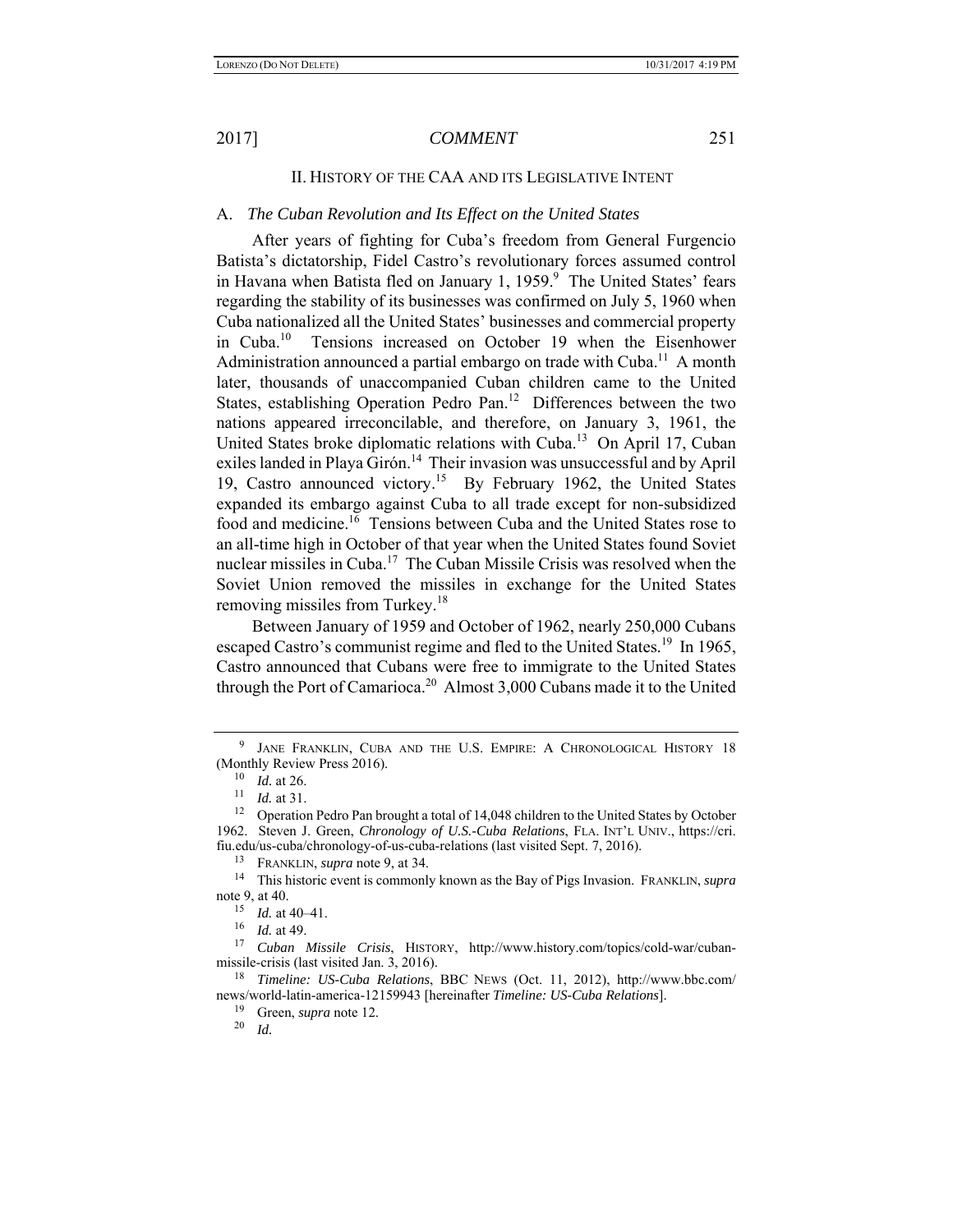States between October 10 and November 15.<sup>21</sup> The Camarioca boatlift eventually led to an air bridge between Varadero, Cuba and Miami, Florida, known as "Freedom Flights."22 As a result of Cuban immigration into the United States, Congress enacted the CAA in 1966.<sup>23</sup>

## B. *Enactment of the CAA*

The CAA was enacted by the Senate and House of Representatives on November 2, 1966. $^{24}$  The CAA provides:

Notwithstanding the provisions of section 245(c) of the Immigration and Nationality Act, the status of any alien who is a native or citizen of Cuba and who has been inspected and admitted or paroled into the United States subsequent to January 1, 1959 and has been physically present in the United States for at least one year, may be adjusted by the Attorney General, in his discretion and under such regulations as he may prescribe, to that of an alien lawfully admitted for permanent residence if the alien makes an application for such adjustment, and the alien is eligible to receive an immigrant visa and is admissible to the United States for permanent residence.25

The original CAA required the native or citizen of Cuba to be physically present in the United States for at least two years, but the Act was later amended to require only one year.<sup>26</sup>

## C. *Legislative Intent Behind the CAA*

The CAA was designed to welcome Cubans and to facilitate their assimilation into the United States.<sup>27</sup> Additionally, the Act demonstrated the "desire of the United States to play a full and sympathetic role as a country of asylum for refugees from communism."28 Congress was confident that other nations would understand this "special help" was being given for "humanitarian and practical reasons."<sup>29</sup> Congress also made clear that the adjustment for Cuban refugees in no way changed the United States' policy of opposition to the Communist regime in Cuba.<sup>30</sup> This statute was enacted

 $\frac{21}{22}$  *Id.* 

*Id.* 

<sup>&</sup>lt;sup>23</sup> FRANKLIN, *supra* note 9, at 81.<br><sup>24</sup> Cuban Adjustment Act, Pub. L. No. 89-732, 80 Stat. 1161 (1966) (codified as amended at 8 U.S.C. § 1255 (2012)).

 $25$  *Id.* 

<sup>26</sup> *Compare* 8 U.S.C. § 1255 (2012), *with* Cuban Adjustment Act, Pub. L. No. 89-732, 80 Stat. 1161 (1966).<br> $^{27}$  2016 Legis B

<sup>2016</sup> Legis. Bill Hist. FL S.M. 1642.

<sup>28</sup> *Hearings on the Adjustment of Status for Cuban Refugees*, *supra* note 1, at 4.

 $\frac{29}{30}$  *Id.* 

*Id.* at 5.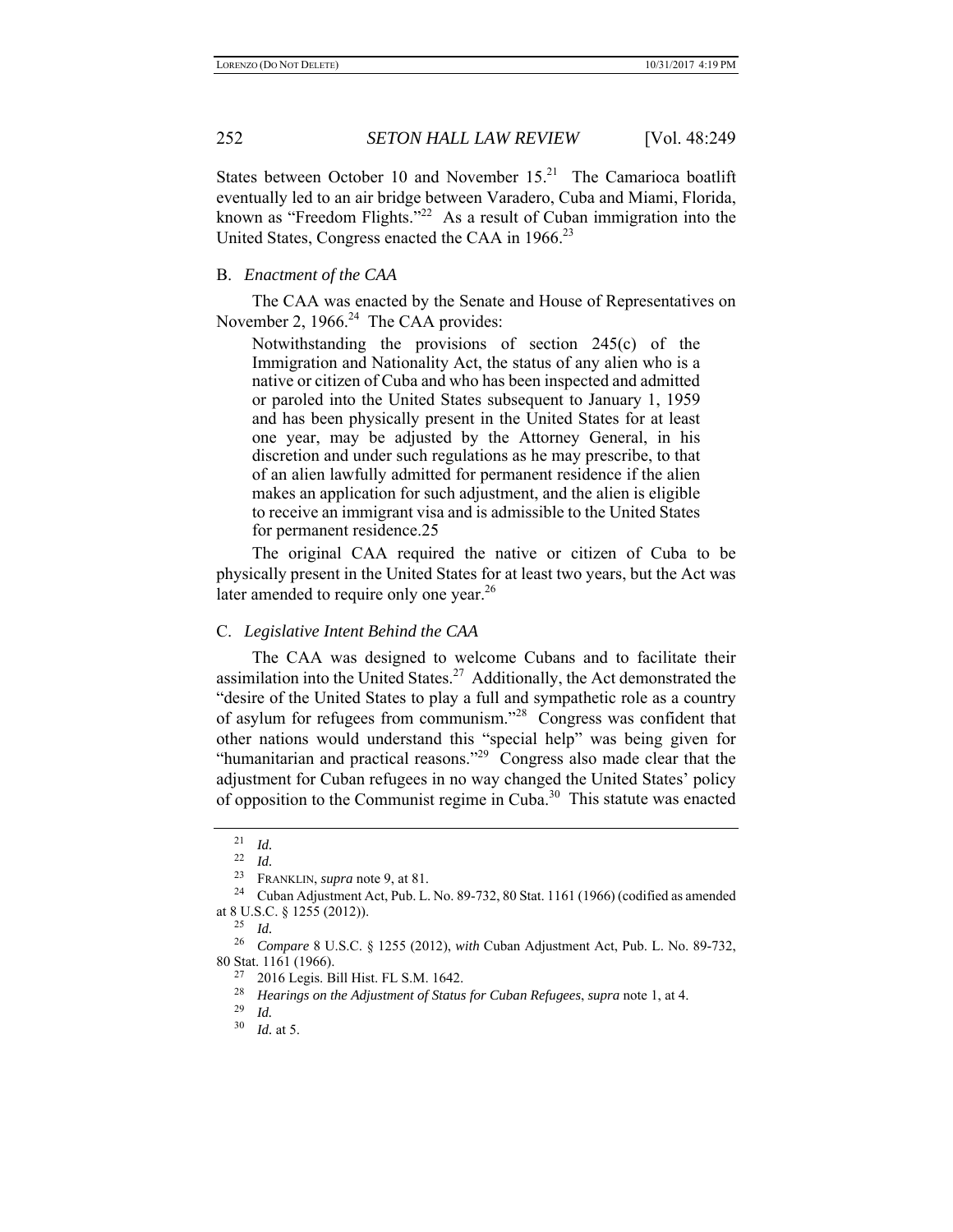to benefit Cuban refugees; however, other Cubans could also be granted adjustment so long as they qualified under the Act's terms.<sup>31</sup> Congress intended to create an open-ended adjustment policy for Cuban immigrants.<sup>32</sup>

The CAA allows natives or citizens of Cuba to apply for adjustment of status, a term of art referring to the process by which a temporary immigrant within the United States applies to become a lawful permanent resident.<sup>33</sup> Cuban immigrants specifically are adjusted to permanent residents if they have been present in the United States for a year, have been admitted or paroled, and are admissible as immigrants.<sup>34</sup> The hearings on the CAA, prior to its enactment, demonstrated the difficulty Cuban refugees faced in obtaining a permanent visa by leaving the United States and applying at a United States consular office in another country.<sup>35</sup> The cost of this process was often prohibitive for many Cubans.<sup>36</sup> The CAA served as a solution to this issue.<sup>37</sup> Despite the enactment of the Refugee Act of  $1980^{38}$ , Cubans have been processed under the CAA.<sup>39</sup>

In order to be recognized as a refugee under the Refugee Act, the individual must be located outside of the United States, be of special humanitarian concern to the United States, not be resettled in another country, and must be admissible to the United States.<sup>40</sup> In addition, the individual must demonstrate that he or she was persecuted or feared persecution "due to race, religion, nationality, political opinion, or

39 Gordon, *supra* note 31, n. 119.

<sup>31</sup> Charles Gordon et al., *Immigration Law and Procedure*, § 34.04 n.92 (Matthew Bender, Rev. ed. 2015) (citing Matter of Masson, 12 I. & N. Dec. 699, 700 (BIA 1968)).

<sup>32</sup> Fed'n for Am. Immigration Reform v. Meese, 643 F. Supp. 983, 987 (S.D. Fla. 1986) (citing *Hearings on the Adjustment of Status for Cuban Refugees*, *supra* note 1, at 15–18).

<sup>33</sup> *See* Cuban Adjustment Act, Pub. L. No. 89-732, 80 Stat. 1161 (1966) (codified as amended at 8 U.S.C.  $\S$  1255 (2012)); Immigration and Nationality Act  $\S$  245(a), 8 U.S.C.  $\S$ 1255(a). *See also* Wasem, *supra* note 8, at 2.

<sup>&</sup>lt;sup>34</sup> Green Card for a Cuban Native or Citizen, U.S. CITIZENSHIP & IMMIGRATION SERVS., https://www.uscis.gov/greencard/caa (last updated Jan. 12, 2017). The petitioner applying for adjustment of status bears the burden of proof to establish eligibility. Gordon, *supra* note 31, n.91. The grant of adjustment of status is considered to be "an extraordinary remedy to be granted only in meritorious cases." Ibarra v. Swacina, No. 09-22354-CIV-HUCK, 2009 U.S. Dist. LEXIS 113941, at \*4 (S.D. Fla. Dec. 3, 2009) (citing Eide-Kahayon v. INS, 86 F.3d 147, 150 (9th Cir. 1996). Even if eligibility is established, adjustment of status may still be denied because the benefits of the Act are discretionary. Gordon, *supra* note 31, n.94 (citing Matter of Mesa, 12 I. & N. Dec. 432, 437–38 (BIA 1967)).<br><sup>35</sup> *Hearings on the Adjustment of Status for Cuban Refugees*, *supra* note 1, at 4.<br><sup>36</sup> *Id.*<br><sup>37</sup> Since the end of the Wet Foot Dry Foot policy, however,

Since the end of the Wet Foot, Dry Foot policy, however, Cubans can be "admitted or paroled" under the CAA only if they enter the United States legally, such as through a visa or the use of a passport from another country.

<sup>&</sup>lt;sup>38</sup> Refugee Act of 1980, Pub. L. No. 96-212, 94 Stat. 101.<br><sup>39</sup> Gordon *supra* note 31 n 119

<sup>40</sup> *Refugees*, U.S. CITIZENSHIP AND IMMIGRATION SERVS., https://www.uscis.gov/ humanitarian/refugees-asylum/refugees (last updated May 25, 2016).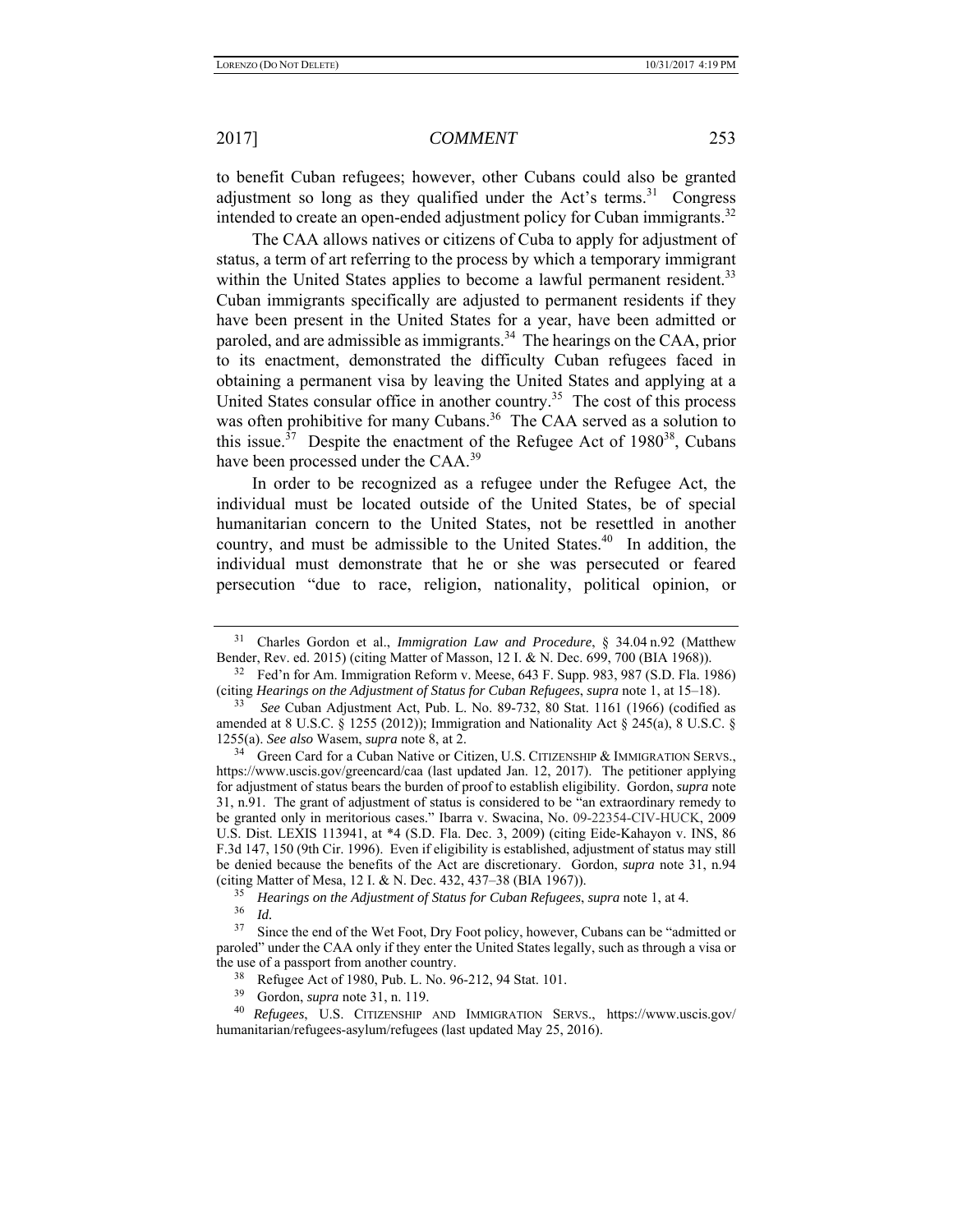membership in a particular social group."<sup>41</sup> The United States admitted 69,933 refugees in the 2015 fiscal year. $^{42}$  Similar to persons seeking to be recognized as refugees, those seeking asylum must also demonstrate that "they have suffered persecution or fear that they will suffer persecution due to race, religion, nationality, membership in a particular social group, [or] political opinion."43 Additionally, asylum seekers must file a Form I-589, otherwise known as an Application for Asylum and for Withholding of Removal, within one year of arrival in the United States.<sup>44</sup> Asylum seekers may apply for permanent residence one year after they are granted asylum.<sup>45</sup> Cuban immigrants benefit greatly from the CAA because they do not need to prove persecution.<sup>46</sup> In addition, Cubans who legally enter the country can become permanent residents one year after their arrival, whereas those seeking protection from other nations must first seek and gain asylum status and then wait one year to seek permanent residency.<sup>47</sup>

### III. THE CAA TODAY

#### A. *Restored Diplomatic Relations with Cuba*

The never-ending Cold War policy between the United States and Cuba seemed to finally thaw on December 17, 2014.<sup>48</sup> President Barack Obama and Cuba's president, Raúl Castro, announced that both countries would begin to normalize diplomatic relations.<sup>49</sup> The failed policy of American isolation from Cuba motivated President Barack Obama's new course in diplomatic relations with the island nation.<sup>50</sup> This policy sought to reestablish a democratic government in Cuba.<sup>51</sup> The Obama Administration continued to support democratic principles in Cuba, despite its policy change

<sup>48</sup> *See Charting a New Course on Cuba*, *supra* note 6.

51 *Id.*

 $\frac{41}{42}$  *Id.* 

<sup>42</sup> *FY15 Refugee Admissions Statistics*, U.S. DEP'T OF STATE (Dec. 31, 2015), http://www.state.gov/j/prm/releases/statistics/251285.htm.

<sup>43</sup> *Asylum*, U.S. CITIZENSHIP AND IMMIGRATION SERVS., https://www.uscis.gov/ humanitarian/refugees-asylum/asylum (last updated May 12, 2017). 44 *Id.*

<sup>45</sup> *Id.*

<sup>46</sup> *Compare* 8 U.S.C. § 1158 (b)(1)(B)(i) (2008), *with* Cuban Adjustment Act, Pub. L. No. 89-732, 80 Stat. 1161 (1966).

<sup>47</sup> *See* Cuban Adjustment Act, Pub. L. No. 89-732, 80 Stat. 1161 (1966); *Asylum*, U.S. CITIZENSHIP AND IMMIGRATION SERVS., https://www.uscis.gov/humanitarian/refugeesasylum/asylum (last updated May 12, 2017).

<sup>&</sup>lt;sup>49</sup> Id. Negotiations prior to this announcement were kept secret, and were influenced and encouraged by Pope Francis. Danielle Renwick et. al, *U.S.-Cuba Relations*, COUNCIL ON FOREIGN RELATIONS, http://www.cfr.org/cuba/us-cuba-relations/p11113 (last updated June  $19, 2017$ .

<sup>50</sup> *Charting a New Course on Cuba*, *supra* note 6.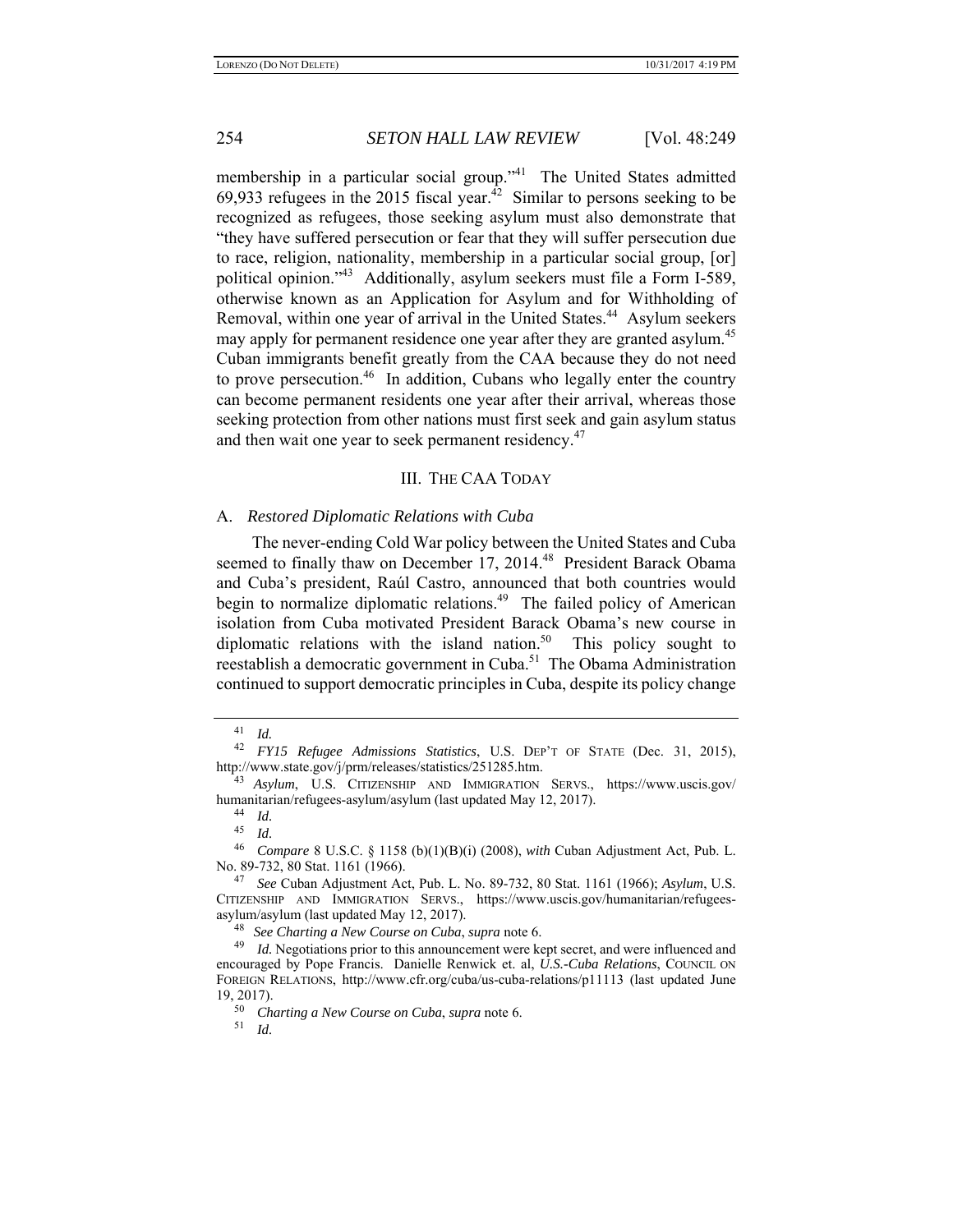towards Cuba.<sup>52</sup> The Obama Administration stated that it still advocated for the respect of human rights, including the freedom of expression without fear.<sup>53</sup>

Since the announcement, there have been various progressive changes between the two nations. To begin with, Secretary of State, John Kerry, removed Cuba from the terrorism list.<sup>54</sup> In addition, on July 20, 2015, the Cuban Embassy reopened in Washington D.C. and the United States Embassy reopened in Havana, Cuba.<sup>55</sup> The reopening of the United States Embassy now allows American diplomats to engage with the Cuban people.56 Another major event in normalizing diplomatic relations with Cuba was President Obama's historic visit to Cuba in 2016, taking place from March 20 to 22,<sup>57</sup> making him the first sitting president in almost ninety years to visit the island.58 The lift of travel restrictions to Cuba and the establishment of charter flights between the two nations was one of the most recent steps to normalizing relations.<sup>59</sup> The first commercial flight from the United States to Cuba in over fifty years took place on August  $31, 2016$ .<sup>60</sup>

## B. *The End of the Wet Foot, Dry Foot Policy and Its Effects on the CAA*

Barack Obama, announced on January 12, 2017, that he had ended the Wet Foot, Dry Foot Policy<sup>61</sup> despite previous statements that his Administration would not change Cuban migration policy.<sup>62</sup> This policy, adopted in 1996 under Bill Clinton's Administration, allowed Cubans who reached American soil to remain and eventually become permanent residents

61 DeYoung, *supra* note 7.

<sup>52</sup> *FACT SHEET: United States-Cuba Relationship*, White House (Mar. 21, 2016), https://www.whitehouse.gov/the-press-office/2016/03/21/fact-sheet-united-states-cubarelationship [hereinafter FACT SHEET].

<sup>53</sup> *Id.*

<sup>54</sup> *See Charting a New Course on Cuba*, *supra* note 6. 55 *Id.*

<sup>56</sup> *Id.* 57 *United States-Cuba One Year Anniversary of Re-established Diplomatic Relations*, U.S.  $DEF T$  OF STATE (July 20, 2016), https://2009-2017.state.gov/r/pa/prs/ ps/2016/07/260306.htm

<sup>58</sup> Barack Obama: 'Change is going to happen in Cuba', BBC NEWS (Mar. 21 2016), http://www.bbc.com/news/world-latin-america-35856126

<sup>&</sup>lt;sup>59</sup> Id.<br><sup>60</sup> Frances Robles, *Scheduled Flights to Cuba from U.S. Begin Again, Now with Jet Engines*, N.Y. TIMES (Aug. 31, 2016), http://www.nytimes.com/2016/09/01/world/ americas/cuba-us-first-flight-jetblue.html.

<sup>62</sup> *See Sidebar: Re-establishment of Diplomatic Relations with Cuba*, U.S. DEPARTMENT OF STATE, https://www.state.gov/s/d/rm/rls/perfrpt/2015/html/249702.htm (last updated Nov. 16, 2015).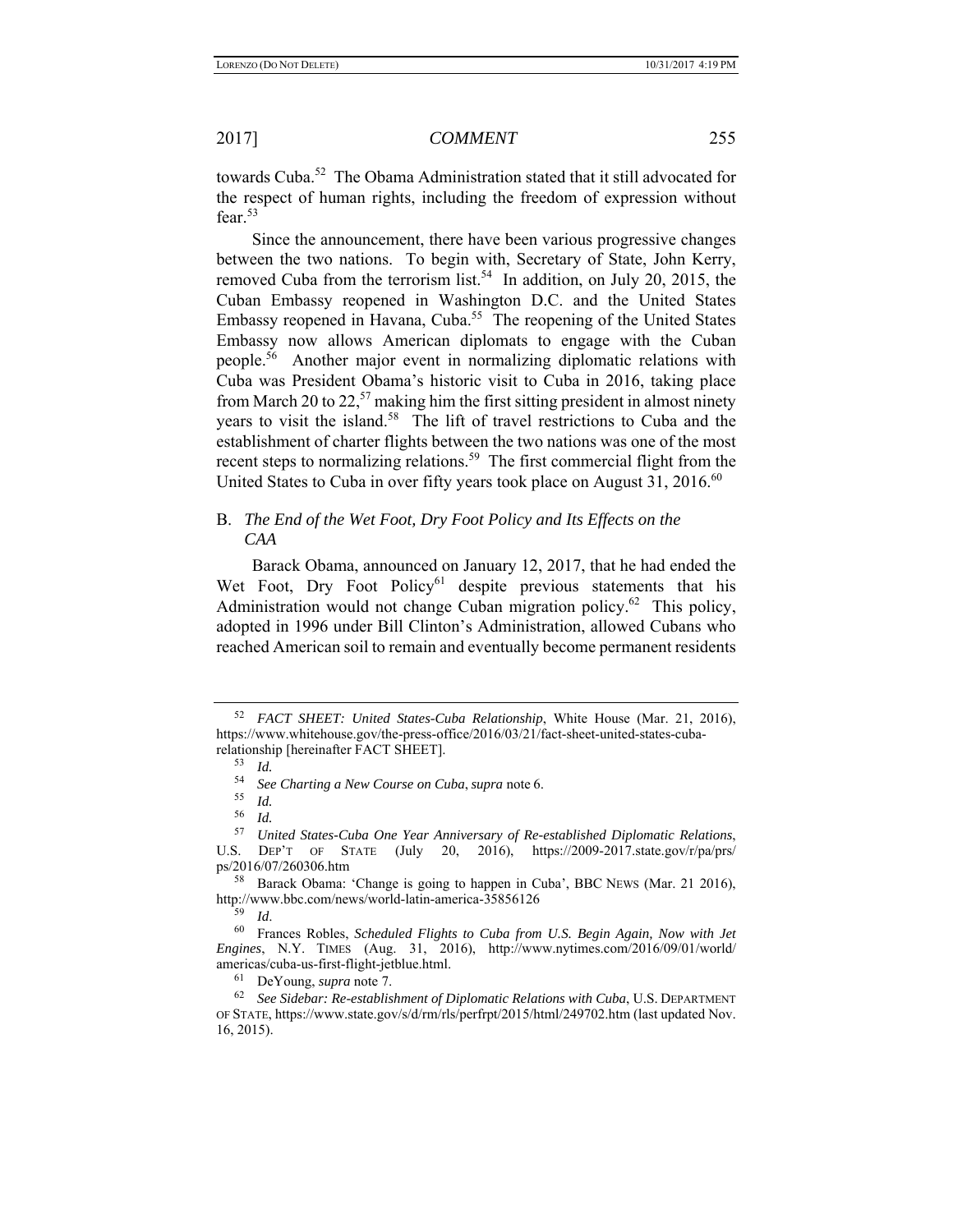through the CAA, while those intercepted at sea were sent home.<sup>63</sup> American and Cuban diplomatic officials negotiated the end of this policy as another measure of diplomatic normalization.<sup>64</sup>

This change in policy occurred "to deal with Cubans arriving irregularly by land[] as well as sea."65 Jeh Johnson, Secretary of Homeland Security, announced during a press call that "[g]oing forward, those Cuban migrants who arrive in the United States illegally . . . will be subject to deportation consistent with our laws and our immigration enforcement priorities."<sup>66</sup> The purpose of this major policy change is to similarly treat illegal Cuban migrants and other illegal immigrants from other countries.<sup>67</sup> In return, Cuba agreed to accept each Cuban migrant that enters the United States illegally if the United States commences a deportation proceeding in less than four years from the time the person left Cuba.<sup>68</sup>

As a result of this major policy change, Cuban migrants who now enter the country illegally will have to claim asylum like other immigrants; they will no longer be eligible under the CAA.<sup>69</sup> Cubans who enter the United States with a visa will probably continue to have a path to permanent residency under the terms of the CAA.<sup>70</sup> When asked if discretion should be exercised to stop granting parole to Cubans who enter the United States legally, however, a Department of Homeland Security official stated that "there is case law that limits [their] authority to grant or deny adjustment under [the CAA but] that is something that [they] will continue to consider and analyze moving forward."<sup>71</sup> It is still too early to predict the full effects that the repeal of the Wet Foot, Dry Foot Policy will ultimately have on the CAA. This policy change, however, is arguably a strong signal that the CAA will soon be repealed. In fact, the Obama Administration suggested that Congress should repeal the CAA to normalize the American-Cuban

<sup>63</sup> DeYoung, *supra* note 7.

<sup>64</sup>*Id.* 65Press Release, White House, *On-the-Record Press Call on Cuba Policy Announcement* (Jan. 12, 2017, 5:55 PM), https://obamawhitehouse.archives.gov/the-pressoffice/2017/01/12/record-press-call-cuba-policy-announcement [hereinafter *On-the-Record Press Call*].

<sup>66</sup>*Id.* 67 *Id.*

This four-year period is a result of a Cuban law that was enacted as a response to the CAA. *Id.* Cuba's law states that after two years after a person leaves Cuba, he or she is considered to have effectively emigrated from Cuba. *Id.*

<sup>69</sup>*Id.* 70 Nick Miroff, *Obama Has Axed Immigration Privileges for Cubans. Here's How they May Try to Get Around It.*, WASHINGTON POST (Jan. 13, 2017), https://www.washingtonpost. com/news/worldviews/wp/2017/01/13/obama-has-axed-immigration-privileges-for-cubansheres-how-they-may-try-to-get-around-it/?utm\_term=.94de8a27b2b2. 71 *On-the-Record Press Call*, *supra* note 65.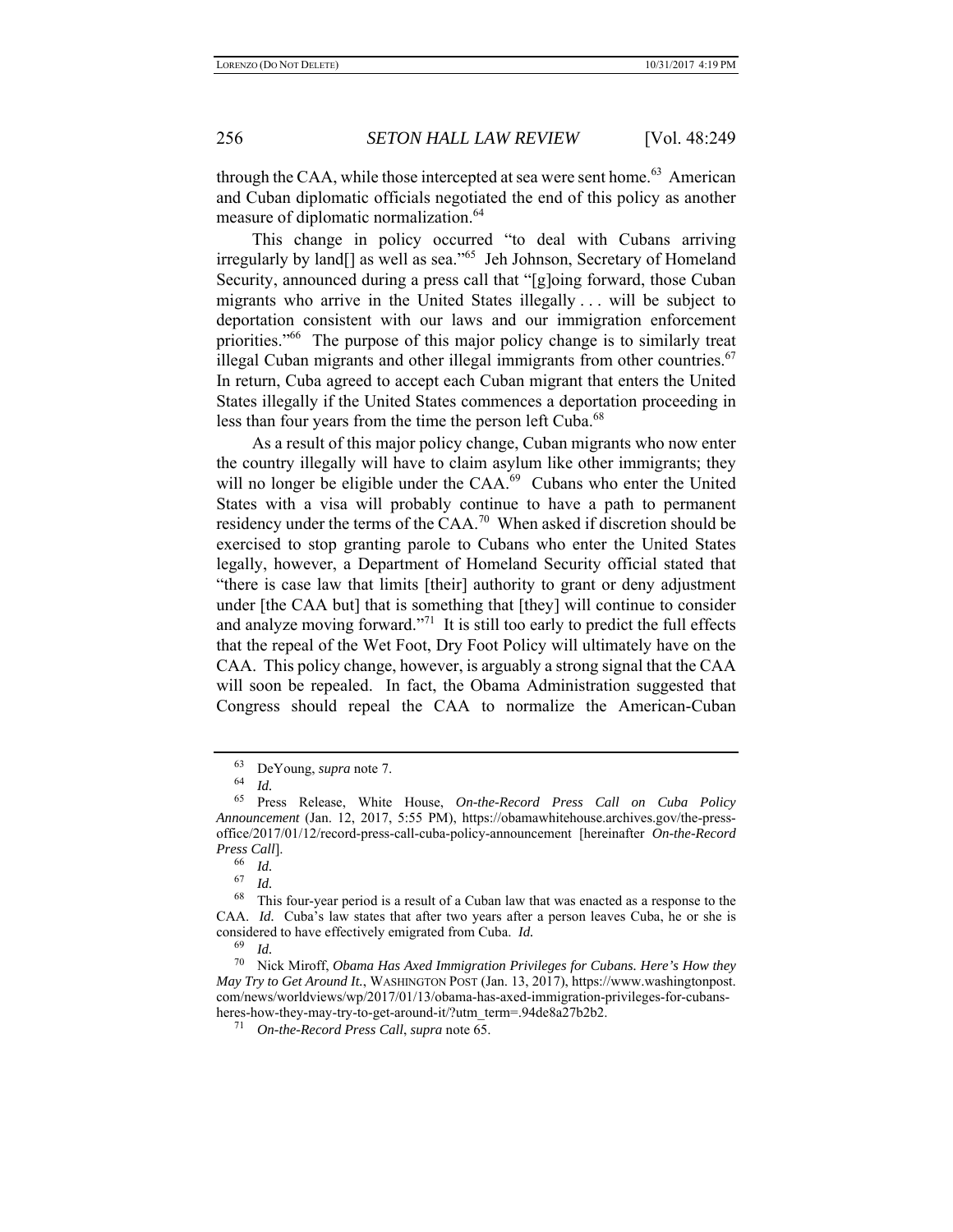immigration relationship.<sup>72</sup>

## C. *Fear that the CAA Will Be Repealed*

Cubans still living on the island fear that the CAA will soon be repealed and special refugee benefits will be taken away as a consequence of renewed diplomatic relations with Cuba.<sup>73</sup> They believe their opportunity to benefit from the CAA will soon come to an end as the United States and Cuba revise decades-old policies.<sup>74</sup> The number of Cubans entering the United States spiked shortly after President Obama's announcement of normalized diplomatic relations with Cuba.<sup>75</sup> By the end of the fiscal year 2015, 43,159 Cubans entered the United States, a seventy-eight percent increase from the 24,278 Cubans who entered in fiscal year  $2014^{76}$  In fiscal year 2016, 56,406 Cubans entered the United States.<sup>77</sup> Unlike past Cuban immigration trends, large numbers of Cubans in 2015 were migrating to the United States by land.<sup>78</sup> Many Cubans opted to fly to Ecuador, travel through Central America, and then cross the Mexican border into the United States.<sup>79</sup> Specifically, the majority of recent Cuban refugees have entered through the United States Border Patrol's Laredo Sector in Texas.<sup>80</sup> Immigrating by land is considered less dangerous than crossing the ocean by boat or raft.<sup>81</sup> This method of immigration, however, became troublesome for several Latin American countries.<sup>82</sup> Central American nations closed their borders and, as a result, Cuban immigrants were stranded in pursuit of travelling to the United States.<sup>83</sup>

 $\frac{72}{73}$  *Id.* 

<sup>73</sup> *See* Miriam Jordan, *More Cubans Migrate to U.S.*, WALL ST. J. (Sept. 20, 2015, 9:12 PM), http://www.wsj.com/articles/more-cubans-migrate-to-u-s-1442789321.

 $\frac{74}{75}$  *Id.* 

The President made the announcement in December 2014. Jens Manuel Krogstad, *Surge in Cuban Immigration to U.S. Continued Through 2016*, PEW RES.CTR. (Jan. 13, 2017), http://www.pewresearch.org/fact-tank/2016/08/05/cuban-immigration-to-u-s-surges-asrelations-warm/. Between January and March 2015, 9,900 Cubans entered the United States. *Id.* This is more than double the amount that entered during the same period in 2014. *Id*. Pew Research seems to suggest, but does not directly state, that this announcement caused an increase of Cubans entering the United States. *See id.* <sup>76</sup> *Id.* <sup>77</sup> *Id.* <sup>78</sup> *See id.* 

<sup>78</sup>*See id.* 79 *Id.* 80 *Id.*

<sup>81</sup> Jordan, *supra* note 73.

<sup>82</sup> *See* Franco Ordoñez, *U.S. Should End Special Treatment for Cubans, Costa Rican Minister Says*, MIAMI HERALD (Aug. 26, 2016, 4:20 PM), http://www.miamiherald.com/ news/nation-world/world/americas/cuba/article98137957.html.

<sup>83</sup> Krogstad, *supra* note 75.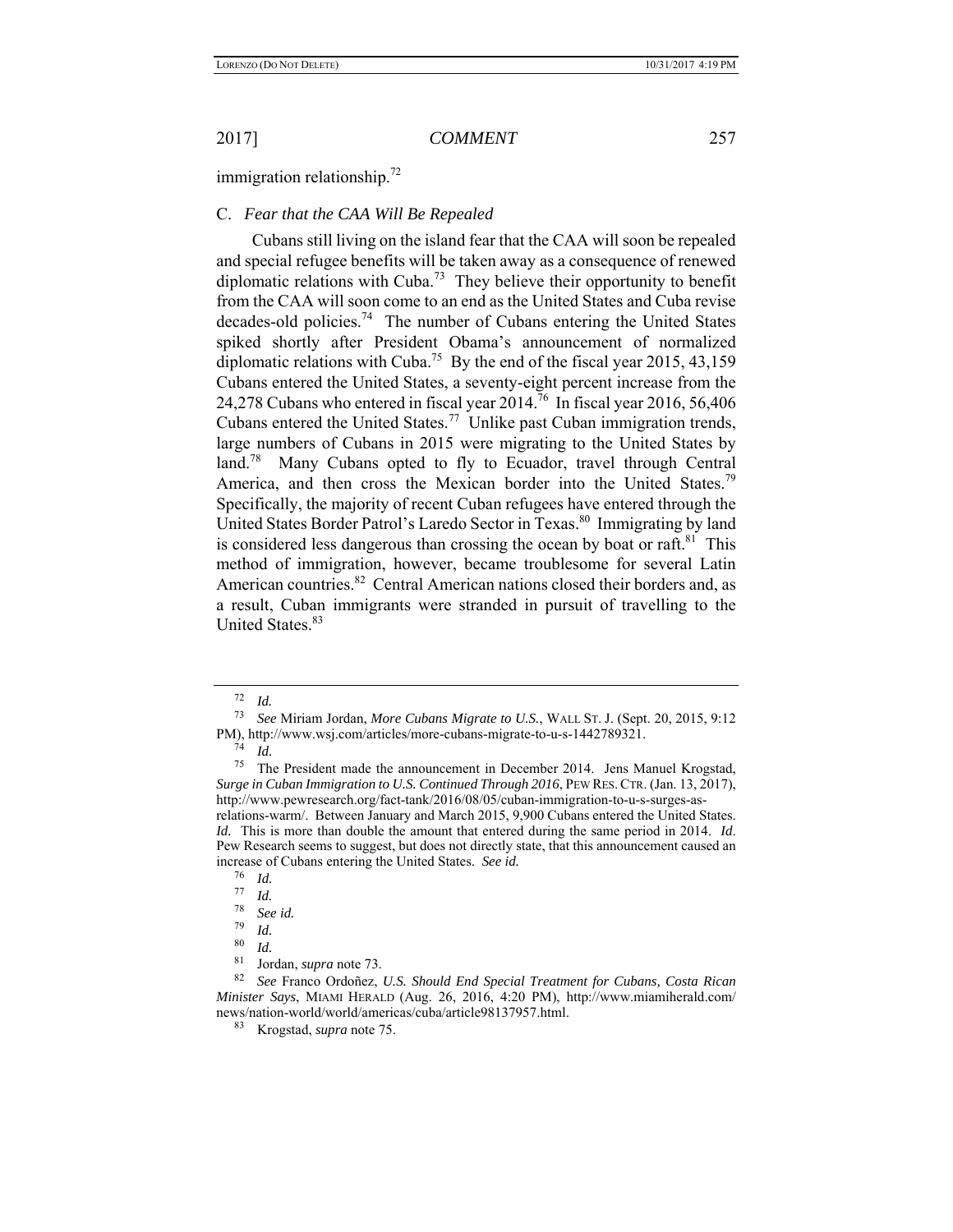#### D. *Division in Congress*

The normalization of diplomatic relations between the United States and Cuba influenced various members of Congress to question the CAA. Representative Mario Diaz-Balart of Florida stated that concessions to the Castro regime put the future of the CAA in jeopardy.<sup>84</sup> In October of 2015, Representative Paul A. Gosar of Arizona introduced a bill that would repeal the CAA.<sup>85</sup> Representative Gosar argued that Cubans should not be treated differently from other immigrants after President Obama normalized relations with Cuba.<sup>86</sup> The bill states:

The Obama Administration has reestablished relations with Cuba ... [T]herefore, the special treatment Cuban nationals receive under the Cuban Adjustment Act, the Immigration and Nationality Act, the Cuban Family Reunification Program[,] and the Wet Foot/Dry Foot policy are no longer applicable and fail the "urgent humanitarian reasons" and "significant public benefit" tests.<sup>87</sup>

The bill suggests that Cuban nationals should no longer receive preferential treatment and should instead be treated under the same immigration rules as other immigrants*.* 88

On February 24, 2016, Senator Rene Garcia from the State of Florida introduced a Senate memorial, which urged Congress to review and revise the CAA to reflect the diplomatic changes that have occurred between the United States and Cuba since the enactment of the CAA.<sup>89</sup> The memorial argued that the CAA and other related Cuban immigration policies have to be revised because they were created at a time when the United States government did not recognize the Cuban government.<sup>90</sup> Shortly after, on March 23, 2016, Representative Blake Farenthold introduced H.R. 4847, a bill to repeal the CAA and limit the number of Cuban entrants eligible to receive refugee assistance.<sup>91</sup> This bill adopts the same language as sections 2, 3, and 4 of 114 H.R.  $3818<sup>92</sup>$  This bill, however, goes on even further to

<sup>84</sup> Alfonso Chardy & Nora Gamez Torres, *U.S.-Cuba Diplomacy: Will It Jeopardize Green Cards?*, MIAMI HERALD (Jan. 12, 2015, 1:32 PM), http://www.miamiherald.com/ news/nation-world/world/americas/cuba/article6088452.html.

<sup>85</sup> Kevin Penton, *House Bill Would Repeal Special Rights for Cubans in US*, LAW 360 (Oct. 27, 2015, 7:05 PM), http://www.law360.com/articles/719429/house-bill-would-repealspecial-rights-for-cubans-in-us.

 $\frac{86}{87}$  *See id.* 

Ending Special National Origin-Based Immigration Programs for Cubans Act of 2015, H.R. 3818, 114th Cong. § 2(a)(4) (2015).

 $\frac{88}{89}$  *Id.* § 2(b).

 $^{89}$  2016 Legis. Bill Hist. FL S.M. 1642.

 $^{90}$  *Id.*<br>91 Co

<sup>&</sup>lt;sup>91</sup> Correcting Unfair Benefits for Aliens Act of 2016, H.R. 4847 114th Cong. (2016).<br><sup>92</sup> Seg id

See id.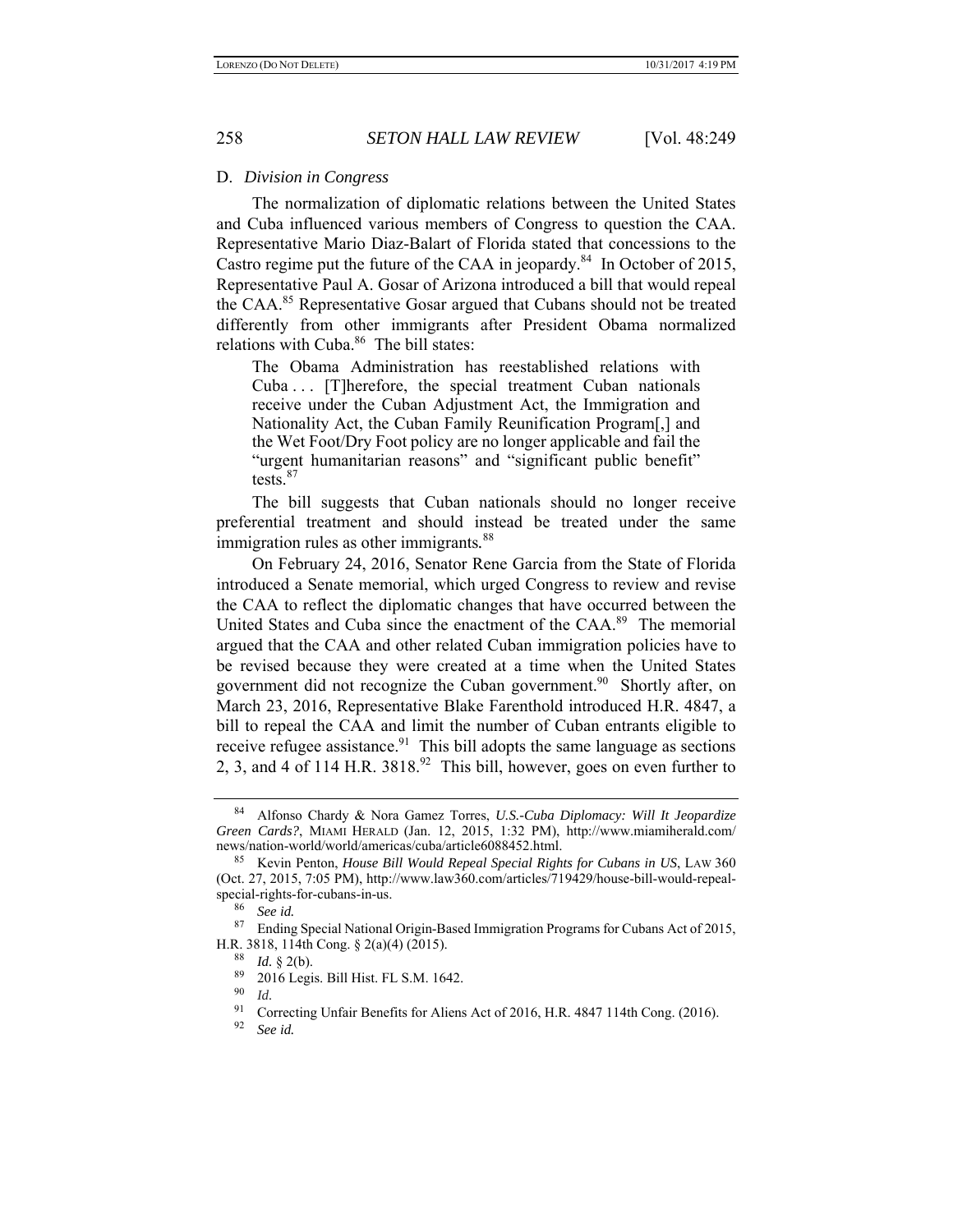eliminate special benefits given to Cubans under the Refugee Education Assistance Act of 1980, the Personal Responsibility and Work Opportunity Reconciliation Act of 1996, and the Immigration and Nationality Act.<sup>93</sup> There are additional bills that seek to eliminate the special benefits Cuban refugees receive once they enter the United States, but these bills would not repeal the CAA.<sup>94</sup>

Despite some opposition from members of Congress, the Obama Administration remained firm on its position towards the CAA. The United States Department of State announced that it had no plans to alter the CAA.<sup>95</sup> The Hispanic National Bar Association (HNBA) is concerned with American-Cuban rapprochement.<sup>96</sup> The HNBA established a task force to make recommendations to the HNBA on issues such as the CAA and the trade embargo against Cuba.<sup>97</sup>

### IV. ARGUMENTS AGAINST THE CAA

### A. *The CAA No Longer Serves Its Legislative Intent*

Critics of the CAA argue that the CAA no longer serves its original purpose.<sup>98</sup> The president of the Federation for American Immigration Reform, Dan Stein, argued that the CAA is an outdated remnant of the Cold War, and it no longer serves any national interest.<sup>99</sup> Moreover, others argue

 $\frac{93}{94}$  *Id.* 

<sup>94</sup> In December of 2015, Representative Carlos Curbelo of Florida introduced H.R. 4247, designed to remove automatic refugee benefits given to Cubans. *See* Carolina Bolado, *Miami Congressman Pitches Edits to Cuban Immigrant Policy*, LAW 360 (Dec. 16, 2015, 9:55 PM), http://www.law360.com/articles/738985/miami-congressman-pitches-edits-to-cuban-immigr ant-policy. This bill, like H.R. 4847, amends the Refugee Education Assistance Act of 1980, the Personal Responsibility and Work Opportunity Act of 1996, and the Immigration and Nationality Act by striking language that contains the word "Cuba" or "Cuban." *See* Cuban Immigrant Work Opportunity Act of 2015, H.R. 4247 114th Cong. (2015). In addition, Senator Marco Rubio proposed an end to Cuban immigrant's automatic refugee status, which currently provides Cubans with aid immediately upon arrival. *See* James Rosen, *Sen. Marco Rubio Seeks End to Special Refugee Status for Cuban Immigrants*, MIAMI HERALD (Apr. 13, 2016, 7:22 PM), http://www.miamiherald.com/news/politics-government/article716841 57.html. This bill is identical to H.R. 4847, only Senator Rubio introduced this to the Senate Committee on Finance. *See* Cuban Immigrant Work Opportunity Act of 2016, S. 2441 114th Cong. (2016). The implications of these bills are beyond the scope of this Comment.

<sup>95</sup> *Re-establishment of Diplomatic Relations with Cuba*, U.S. DEP'T OF STATE, https://www.state.gov/s/d/rm/rls/perfrpt/2015/html/249702.htm (Nov. 16, 2015). Since this statement was made, however, the Obama Administration did change its migration policy towards Cuba by removing the Wet Foot, Dry Foot Policy. *On-the-Record Press Call, supra note* 65.

<sup>96</sup> Monika Gonzalez Mesa, *Hispanic Bar Forms Cuba Task Force*, MIAMI DAILY BUS. REV., Aug. 31, 2016, at A1.

<sup>97</sup>*Id.* 98 Penton*, supra* note 85.

*Id.*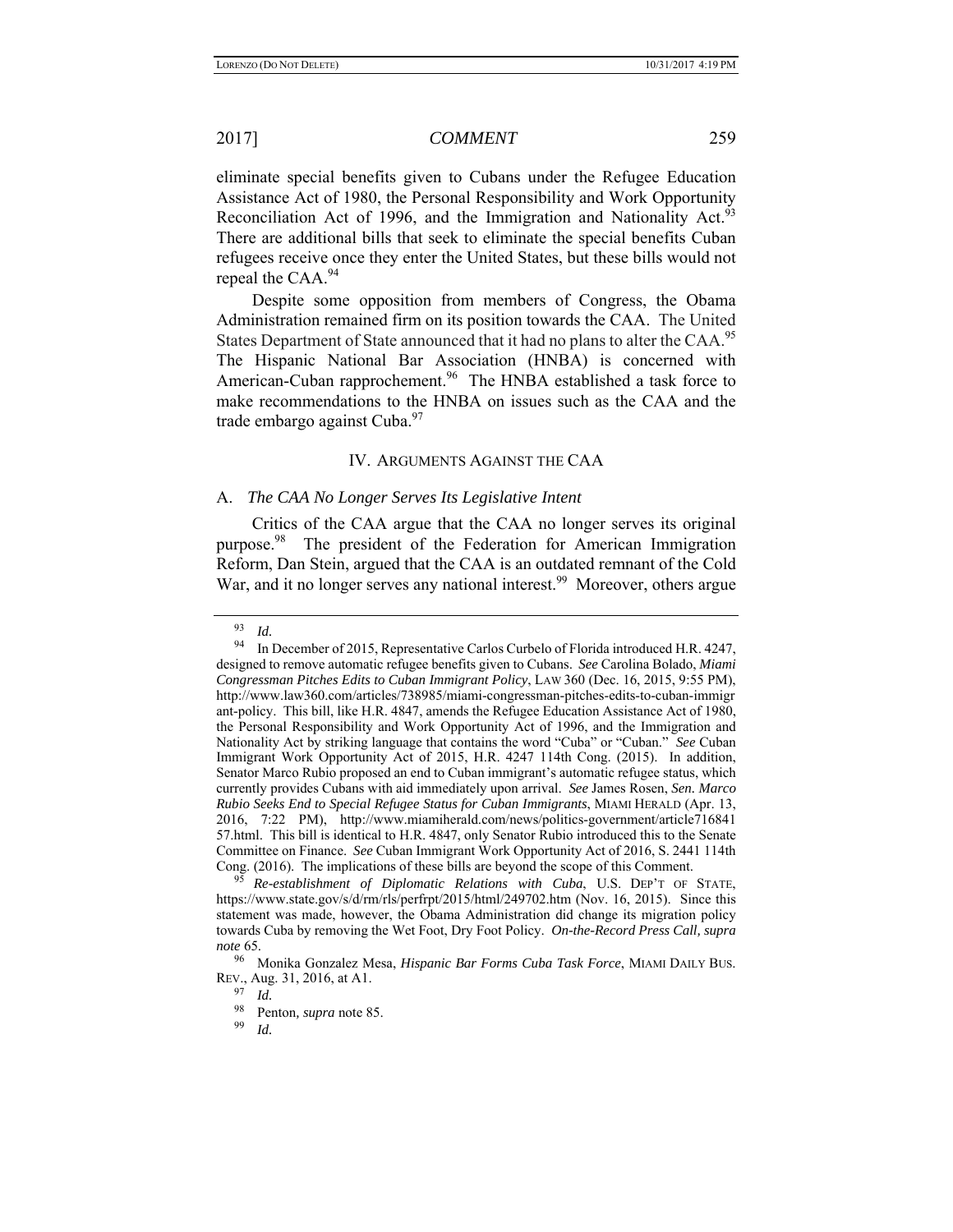that since the Obama Administration reestablished relations with Cuba, the CAA fails to serve "urgent humanitarian reasons."<sup>100</sup> When the CAA was enacted, the United States did not recognize the communist government of Cuba, travel between the nations was restricted, and the nations had no diplomatic relations.<sup>101</sup> Under Obama's policy towards Cuba, the Cuban government is now recognized, diplomatic relations have been renewed, and travel is less restricted.<sup>102</sup> Some argue these changes have not been reflected within the CAA.<sup>103</sup> According to Representative Gosar, the death of Fidel Castro, on November 29, 2016, should also signal the end of the CAA.<sup>104</sup>

## B. *Various Latin American Countries Believe the CAA Should be Repealed*

In 2015 and 2016, thousands of Cuban immigrants traveled to Latin American countries and then gradually to Mexico to cross the border into the United States.<sup>105</sup> As a result, those nations have faced the difficulty of dealing with this Cuban migration crisis.<sup>106</sup> Following the orders from the Obama Administration, these nations have improved enforcement efforts and tightened their borders in an effort to not encourage this type of travel.<sup>107</sup> Nicaragua, Costa Rica, and Panama closed their borders to Cubans, creating a backlog of Cubans in Colombia.<sup>108</sup> The Colombian government announced that it would deport Cubans, either voluntarily or involuntarily.<sup>109</sup>

The "foreign ministers of Colombia, Costa Rica, Ecuador, El Salvador, Guatemala, Mexico, Nicaragua, Panama, and Peru[,]" in a letter to Secretary of State John Kerry, expressed their concern for the Cuban migration crisis in Latin America.<sup>110</sup> The letter requested a high-level meeting to discuss the CAA.111 The foreign minister of Costa Rica, Manuel González, argued that

<sup>&</sup>lt;sup>100</sup> Cuban Immigrant Work Opportunity Act of 2016, H.R. 4847 114th Cong. (2016).<br><sup>101</sup> 2016 Legis Bill Hist FL S M 1642

 $^{101}$  2016 Legis. Bill Hist. FL S.M. 1642.

<sup>102</sup> *Id.* 103 *Id.* 104 *See* Press Release, Rep. Paul Gosar, Rep. Paul Gosar*:* "The End of Fidel Castro Should Signal the End of the Cuban Adjustment Act" (Nov. 29, 2016), http://gosar.house.gov/pressrelease/rep-gosar-"-end-fidel-castro-should-signal-end-cuban-adjustment-act" [hereinafter Rep. Gosar].

<sup>&</sup>lt;sup>105</sup> Krogstad, *supra* note 75.<br><sup>106</sup> See Jim Wyss, Colombia

<sup>106</sup> *See* Jim Wyss, *Colombia Denies Airlift for Cuban Migrants, to Begin Deportations*, MIAMI HERALD (Aug. 2, 2016, 9:09 PM), http://www.miamiherald.com/news/nationworld/world/americas/colombia/article93381367.html.

<sup>107</sup> *See* Ordoñez, *supra* note 82.

<sup>108</sup> *Id.* 109 *Id.*

<sup>&</sup>lt;sup>110</sup> The Editorial Board, *Neighbors Question Cuba Migration Policy*, N.Y. TIMES (Aug. 31, 2016), http://www.nytimes.com/2016/08/31/opinion/neighbors-question-cuba-migrationpolicy.html? $r=0$ .<br><sup>111</sup> *Id.*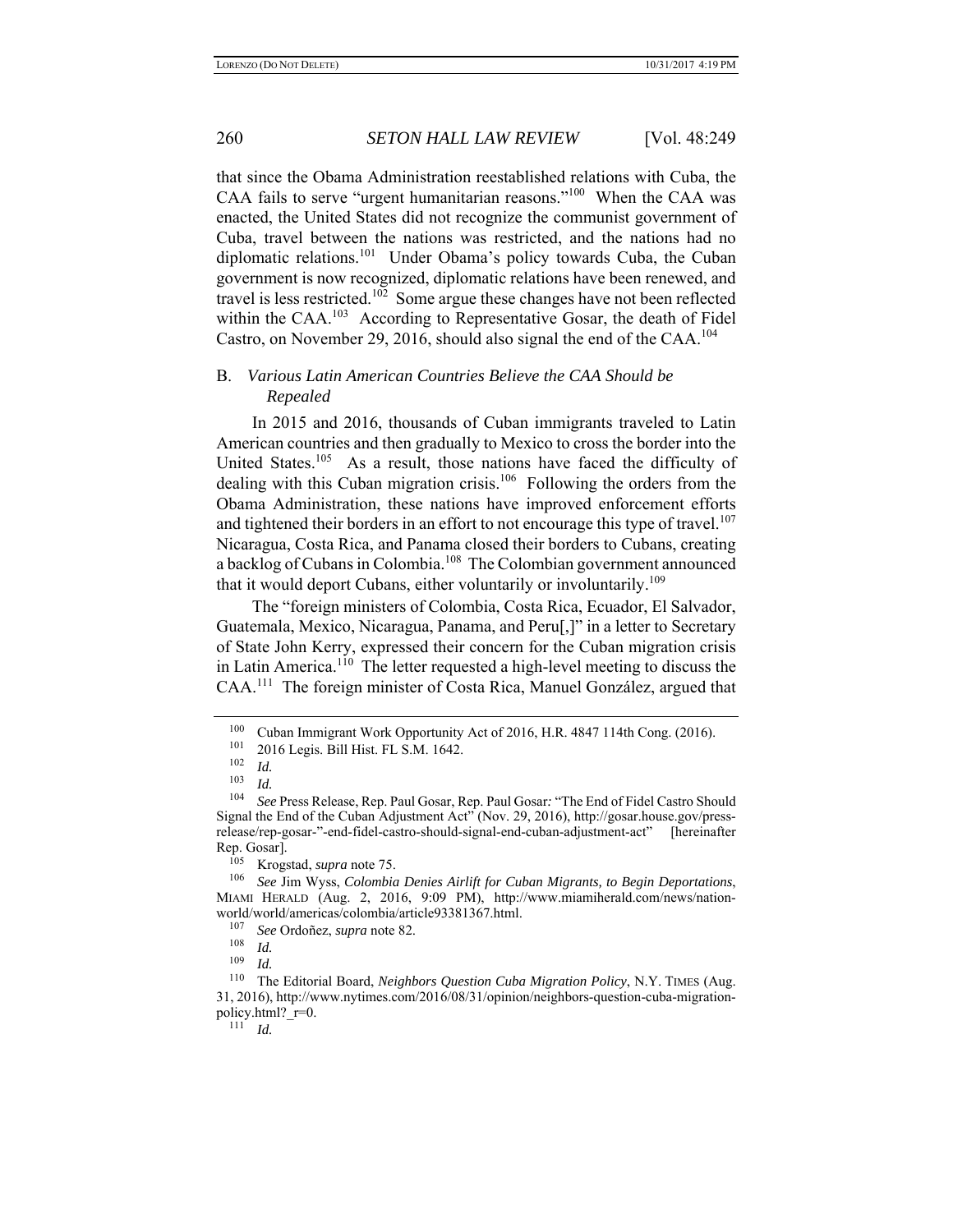the CAA is substantially responsible for attracting the unprecedented influx of Cubans entering Latin American countries on their way to reach the United States.<sup>112</sup> Furthermore, González stated that the influx of Cuban migrants "has cost [Costa Rica] millions of dollars—and millions of dollars that [they] don't have available."<sup>113</sup>

The Obama Administration did not schedule any meetings with the foreign ministers to discuss their concerns.<sup>114</sup> The Obama Administration stated that it would engage with these nations regarding the issue, and that it encouraged them to respect the human rights of the migrants.<sup>115</sup> Despite the foreign ministers' plea to the United States to dispel of the CAA, John Kirby, Spokesperson for the United States Department of State, stated that "the Cuban Adjustment Act remained in place."116 Since the end of the Wet Foot, Dry Foot policy, it is expected that less Cubans will enter the country illegally.

### V. THE NEED TO MAINTAIN THE CAA

#### A. *Human Rights Violations Are Still Prevalent in Cuba*

The Castros, originally Fidel Castro and now Raúl Castro, have been in power since 1959.<sup>117</sup> For over fifty years, Cuba has been an authoritarian state in which the only legal party is the Communist Party.<sup>118</sup> The CAA was partially motivated by the need to help Cubans escape the oppressive, communist government and this government's violation of basic human rights.<sup>119</sup> Critics of the CAA state that conditions in Cuba have changed since the renewal of diplomatic relations with Cuba, and therefore, the purpose of the Act is no longer served.<sup>120</sup> The communist government, however, continues to restrict freedom of expression.<sup>121</sup> Those who choose

<sup>112</sup> Ordoñez, *supra* note 82.

*Id.* 

<sup>114</sup> John Kirby, *Daily Press Briefing*, U.S. DEP'T OF STATE, (Aug. 30, 2016), https://2009- 2017.state.gov/r/pa/prs/dpb/2016/08/261362.htm.

 $\frac{115}{116}$  *Id.* 

 $\frac{116}{117}$  *Id.* 

Green, *supra* note 12.

<sup>&</sup>lt;sup>118</sup> U.S. Department of State, *Cuba*, COUNTRY REPORTS ON HUMAN RIGHTS PRACTICES FOR 2015, http://www.state.gov/j/drl/rls/hrrpt/humanrightsreport/index.htm?year=2015 &dlid=253005#wrapper [hereinafter CUBA COUNTRY REPORTS].

<sup>119</sup> *Hearings on the Adjustment of Status for Cuban Refugees*, *supra* note 1, at 4 ("[T]his special help to Cuban refugees is being given for purely humanitarian and practical reasons  $\dots$ .").<br> $\frac{120}{500}$ 

<sup>120</sup> *See, e.g.*, Chardy & Torres, *supra* note 84. *See also* Ending Special National Origin-Based Immigration Programs for Cubans Act of 2015, H.R. 3818 114th Cong. § 2(a)(4) (2015); 2016 Legis. Bill Hist. FL S.M. 1642; Correcting Unfair Benefits for Aliens Act of 2016, H.R. 4847 114th Cong. (2016); *On-the-Record Press Call*, *supra* note 65. 121 AMNESTY INTERNATIONAL ANNUAL REPORT, *Cuba 2016/2017*, https://www.amnesty.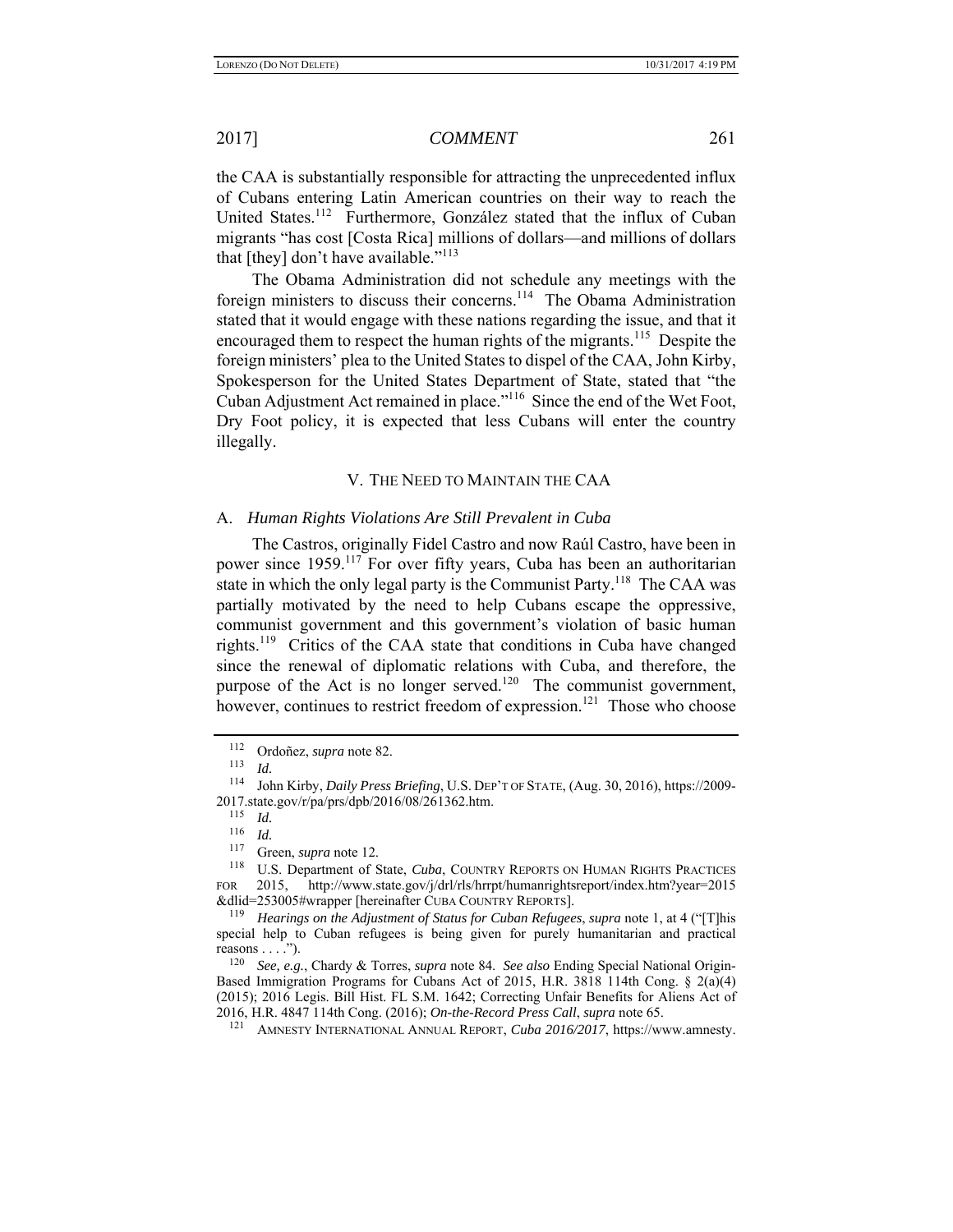to voice their concerns against the government are typically arrested and detained.122 In 2015, the Cuban Commission for Human Rights and National Reconciliation ("CCDHRN") documented over 8,600 detentions of government opponents and activists.123 Some political activists are charged under laws covering "disrespect, dangerousness<sup>[1]</sup> and aggression<sup>[1]</sup><sup>124</sup> In various cases, these seemingly light offenses were enough to detain political activists for years. For instance, Iván Fernández Depestre and Emilio Planas Robert were charged of "dangerousness" and were sentenced to three and three-and-a-half years of imprisonment, respectively.<sup>125</sup> Another case that brought international attention was the arrest of Danilo Maldonado Machado. He was arrested for "disrespecting the leaders of the Revolution" by painting two pigs with the names "Raúl" and "Fidel."<sup>126</sup> After ten months in jail, Maldonado was released.127 Carolina Jiménez, America's Deputy Director for Research at Amnesty International, stated, "'[w]hat this story shows is . . . things have hardly changed in Cuba, where people are still being thrown in jail solely for peacefully exercising their right to freedom of expression."<sup>128</sup> Political activists are also subject to being charged with potential dangerousness.<sup>129</sup> In these cases, a criminal act is not necessary, the state needs to show only "that the defendant has proclivity for crime[.] $"^{130}$ 

1. Freedom of Assembly Remains Restricted in Cuba.

Cuba's constitution allows the right of assembly only if it meets the objectives of the socialist state.<sup>131</sup> In other words, Cuban citizens do not have the right of assembly to protest against the government.<sup>132</sup> The Cuban

org/en/countries/americas/cuba/report-cuba/. 122 *Id.*

<sup>123</sup>*Id*. 124 *Id.*

<sup>125</sup>AMNESTY INTERNATIONAL ANNUAL REPORT, *Cuba 2014/15*, https://www.amnestyusa.org/pdfs/AIR15\_English.PDF

<sup>126</sup> *Cuba Must Release Graffiti Artist Jailed for Painting Castros' Names on Pigs' Back*, AMNESTY INTERNATIONAL, (Sept. 29, 2015. 2:50 PM), https://www.amnesty.org/en/ latest/news/2015/09/cuba-must-release-graffiti-artist-jailed-for-painting-castros-names-on-pi gs-back/.

<sup>127</sup> *Cuba Releases Street Artist Jailed for Painting Pigs with Names 'Fidel' and 'Raúl'*, FOX NEWS WORLD (Oct. 21, 2015), http://latino.foxnews.com/latino/news/2015/10/21/cubareleases-street-artist-el-sexto-after-10-months-in-prison-pig-paintings/.

<sup>128</sup> *Cuba Must Release Graffiti Artist Jailed for Painting Castros' Names on Pigs' Back*, AMNESTY INTERNATIONAL, (Sept. 29, 2015. 2:50 PM), https://www.amnesty.org/en/ latest/news/2015/09/cuba-must-release-graffiti-artist-jailed-for-painting-castros-names-on-pi  $gs-back/$ .

<sup>&</sup>lt;sup>129</sup> CUBA COUNTRY REPORTS, *supra* note 118.<br><sup>130</sup> Id

 $\frac{130}{131}$  *Id.* 

 $\frac{131}{132}$  *Id.* 

<sup>132</sup> *Id.*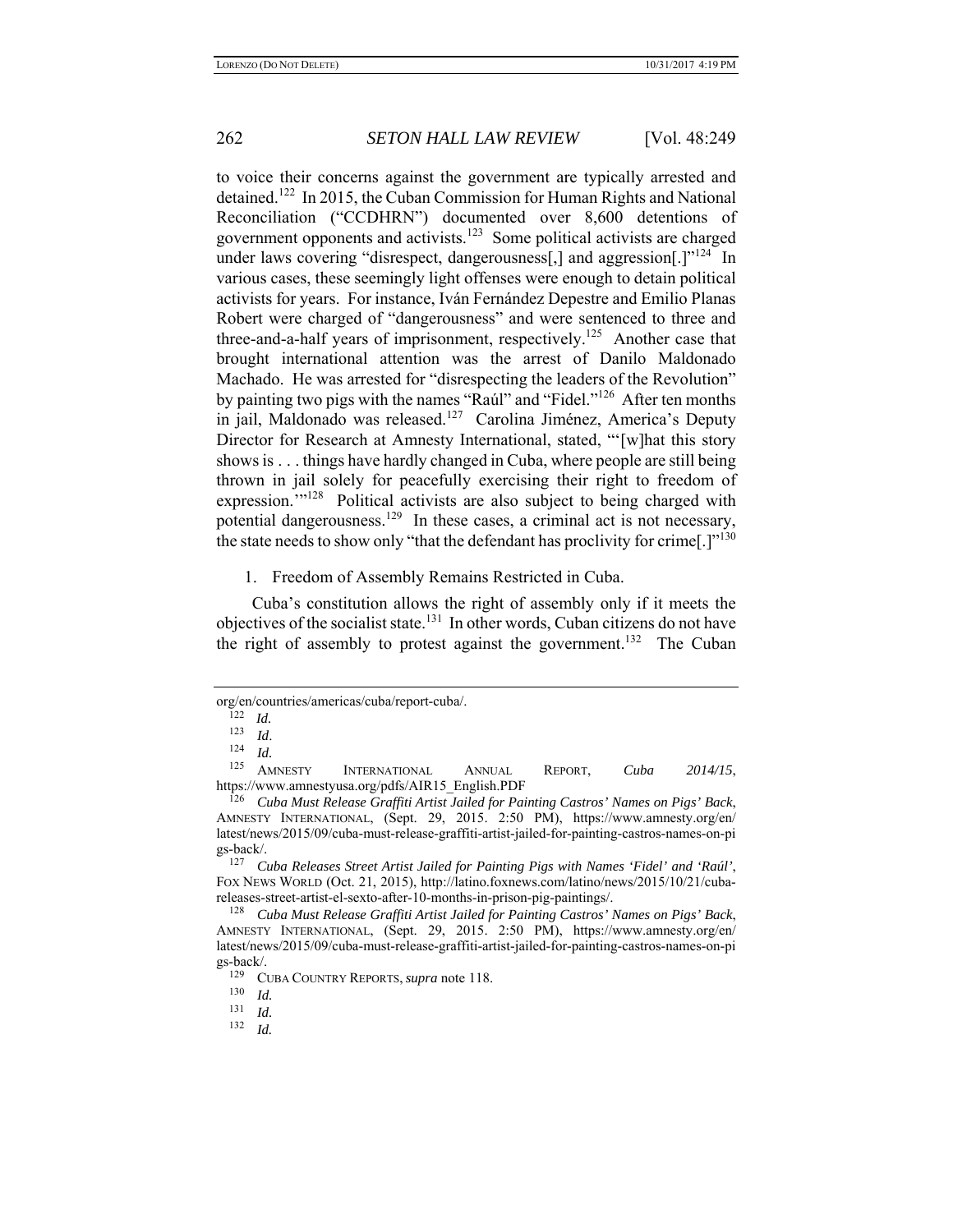government preemptively uses the detention of critics and political activists to preclude them from participating in marches, protests, or meetings.<sup>133</sup>For example, when Pope Francis visited Cuba, the Cuban government prevented dozens of activists from attending papal events.<sup>134</sup> On December 10, 2015, International Human Rights Day, authorities arrested over 100 activists in order to prevent activities on that day.<sup>135</sup> Unsurprisingly, the government did not approve public meetings to any human rights groups that were critical of the government.<sup>136</sup>

On occasion, the government organized mobs to counter those political activists who peacefully assembled.<sup>137</sup> The government encouraged these mobs to verbally taunt those protesting.<sup>138</sup> Political activists were physically assaulted at times or suffered property damage.<sup>139</sup> Government security officials who were present did not arrest those physically attacking the activists.<sup>140</sup> Cuba's government denies holding any political prisoners; however, the government has refused international humanitarian organizations and the United Nations access to its jails.<sup>141</sup> According to Marselha Gonçalves Margerin, Advocacy Director for the Americas at Amnesty International, Cuba is the only nation in the Americas that has not allowed the organization access to its jails. $142$ 

2. Cuban Citizens Face Arbitrary Arrests and Detentions As Well As Unjust Trial Procedures.

Cuban police are given wide discretion to "stop and question citizens, request identification, and carry out arrests and searches."<sup>143</sup> They typically do not have to present arrest orders to justify the detentions*.* <sup>144</sup>Once arrested or detained, defendants do not receive timely notice of the crime they committed.<sup>145</sup> In 2015, there were multiple reports of detainees who were

<sup>133</sup> *Cuba Events of 2015*, HUMAN RIGHTS WATCH, https://www.hrw.org/worldreport/2016/country-chapters/cuba (last visited Sept. 16, 2016) [hereinafter HUMAN RIGHTS WATCH].

<sup>134</sup> CUBA COUNTRY REPORTS, *supra* note 118.

<sup>135</sup> *Id.* 136 *Id.*

 $\frac{137}{138}$  *Id.* 

 $\frac{138}{139}$  *Id. Id.* 

<sup>140</sup>CUBA COUNTRY REPORTS, *supra* note 118. 141 *Id.* 142 Roque Planas, *These are the Major Human Rights Issues in Cuba and the Castro Government's Response*, HUFFINGTON POST (Mar. 22, 2016), http://www.huffingtonpost. com/entry/cuba-human-rights-castro-government\_us\_56f12d7fe4b03a640a6b7e30.

<sup>143</sup> CUBA COUNTRY REPORTS, *supra* note 118. 144 HUMAN RIGHTS WATCH, *supra* note 133.

<sup>145</sup> CUBA COUNTRY REPORTS, *supra* note 118.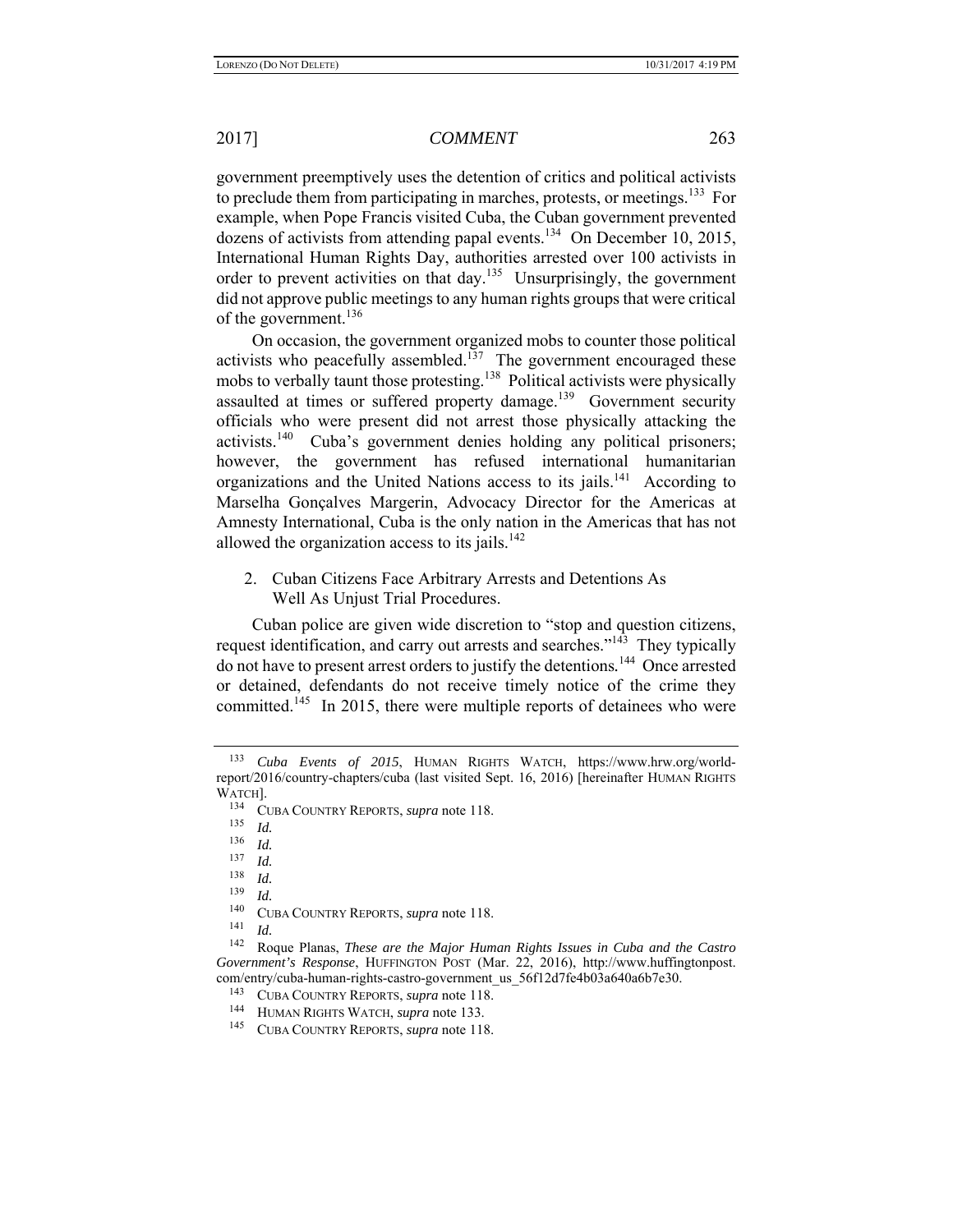not given notice of their criminal charge within the 168-hour period in which detainees must be informed of the basis for their arrest.<sup>146</sup> Officials may interrogate detainees at any time during their detention and do not give detainees the right to request the presence of counsel during the interrogation.<sup>147</sup> Additionally, there were reports of detainees who were allowed to meet with counsel only minutes before their trial.<sup>148</sup> In addition to unjust treatment when detained, the government often denied political activists due process rights. $149$  The government held some politically motivated trials in secret, rather than giving detainees the right to a public trial.<sup>150</sup> Cuban officials often quickly concluded these cases and did not give the press access.<sup>151</sup>

3. Cuban Government Restricts Freedom of Press.

In addition to the government's control over individuals' freedom of speech and freedom of assembly, the government also has full control over the press. The United States' Bureau of Democracy, Human Rights, and Labor found that the Cuban government owned every print and broadcast media outlet.<sup>152</sup> Furthermore, the Cuban government rejects any form of independent journalism.153 Those journalists who report independently face the risk of government harassment, including detention and physical abuse.154 Cuba also censors all forms of printed materials that criticize the communist government or are "counterrevolutionary."<sup>155</sup> The government has gone as far as to prevent independent libraries from receiving materials from abroad.156 Foreign newspapers were typically available only in tourist areas.157 Aside from black market facilities, the communist government controlled all access to the Internet in 2015 and it censored online content.<sup>158</sup> Despite the increase in computer centers in which Cuban citizens can now use the Internet, the government continues to prevent citizens from total access to the worldwide web.<sup>159</sup> It is reported that authorities block access

- 
- <sup>151</sup> CUBA COUNTRY REPORTS, *supra* note 118.
- 
- 

- $\frac{158}{159}$  *Id.*
- *Id.*

<sup>146</sup> *Id.*. 147 *Id.* 148 *Id.* 149 *Id.* 150 *Id.*

<sup>152</sup> *Id.*<br>
153 *Id.*<br>
155 *Id.*<br>
155 *Id.*<br>
157 CUBA COUNTRY REPORTS, *supra* note 118.<br>
158 *Id.*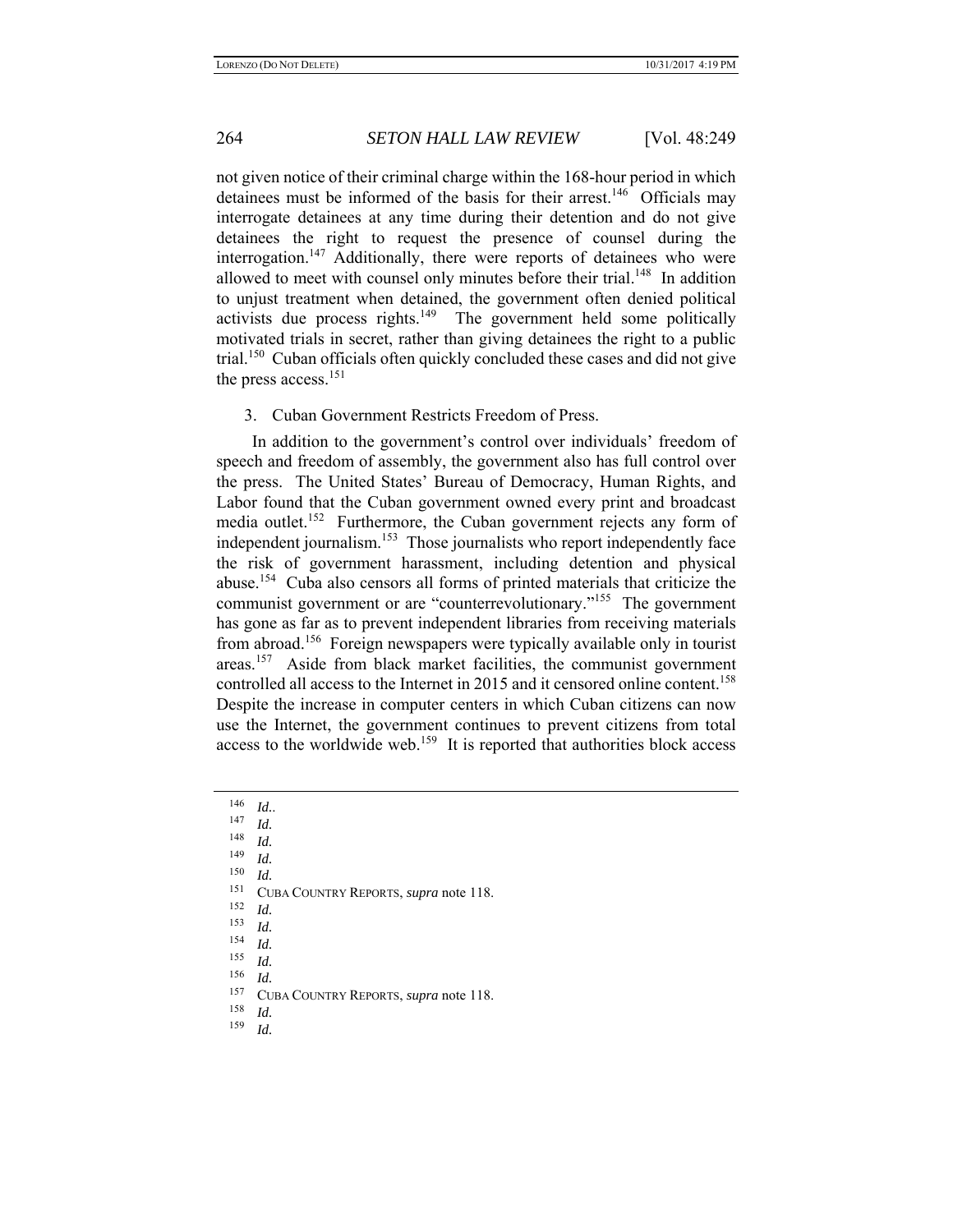to websites that criticize the government and review the browsing history of users. $160$ 

4. These Ongoing Human Rights Violations Are Just As Prevalent Today As They Were When the CAA Was Enacted.

Despite claims that today's Cuban immigrants are leaving solely for economic opportunities, today's Cuban immigrants, just like those immigrants who left fifty years ago, are also escaping oppression in search for freedom in the United States.<sup>161</sup> The purpose of the CAA was to serve as a form of relief to Cubans who wished to escape tyranny from the communist government.162 If oppression still exists in Cuba due to its authoritarian government and Cubans are robbed of their basic human rights such as freedom of speech and freedom of assembly, then the purpose of the CAA is still met in present day.

## B. *Restored Diplomatic Relations Do Not Frustrate the Purpose of the CAA.*

Restored diplomatic relations have not ended human rights abuses and detentions of political activists. Congressmen who propose that the CAA be repealed simply because the two nations have renewed relations assume that renewed relations drastically changed the state of Cuba in regards to human rights. For over fifty years, the communist government of Cuba has violated the most basic human rights of its citizens.<sup>163</sup> To believe that restored diplomatic relations will change this overnight is overly optimistic and unrealistic. In fact, shortly before Barack Obama's visit to Cuba in March 2016, the Cuban government detained roughly fifty activists participating in a protest.<sup>164</sup> The Obama Administration clarified that the United States was still committed to universal human rights and supports democratic principles in Cuba.165 The Office of the Press Secretary released the following statement: "We remain convinced the Cuban people would be best served by being able to freely choose their leaders, express their ideas without fear, practice their faith, hold institutions accountable, and participate in civil society groups."<sup>166</sup> This policy is consistent with the purpose of the CAA.

Representative Paul Gosar, who argued that Fidel Castro's death calls

 $\frac{160}{161}$  *Id.* 

<sup>&</sup>lt;sup>161</sup> See discussion *infra* Part V(B).<br><sup>162</sup> Heavings on the Adjustment of

<sup>162</sup> *Hearings on the Adjustment of Status for Cuban Refugees*, *supra* note 1, at 11–20.

<sup>163</sup> *Cuba: Fidel Castro's Record of Repression*, HUMAN RIGHTS WATCH (Nov. 26, 2016), https://www.hrw.org/news/2016/11/26/cuba-fidel-castros-record-repression.

 $\frac{164}{165}$  Planas, *supra* note 142.

<sup>&</sup>lt;sup>165</sup> FACT SHEET, *supra* note 52.<br><sup>166</sup> Id

<sup>166</sup> *Id.*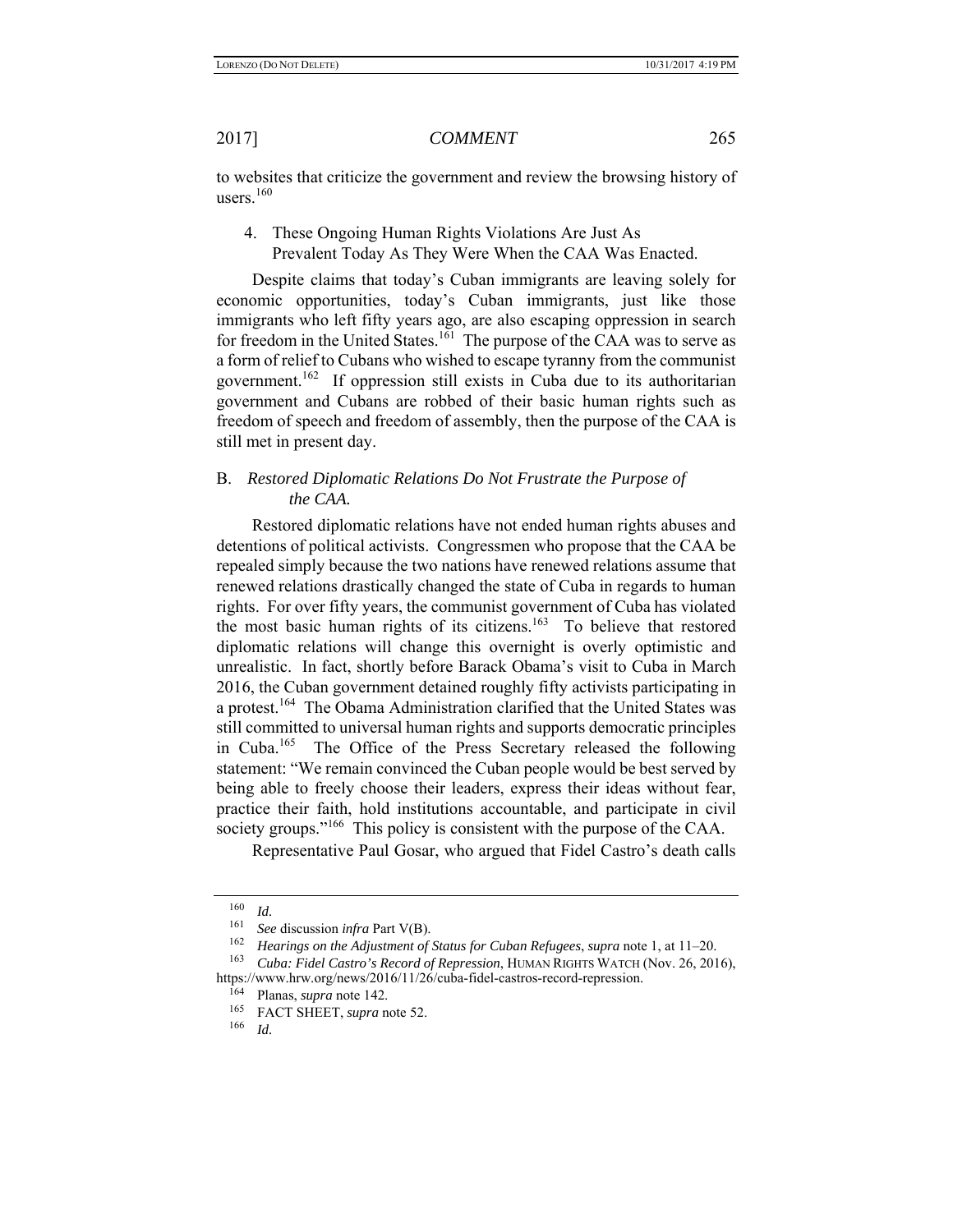for the end of the CAA, seems to rest on the logic that communism in Cuba ends with the death of Fidel; however, this argument fails to recognize that Raúl Castro, Cuba's current communist president, has been in power since 2008.<sup>167</sup> He has announced his intent to retire in 2018, and Miguel Díaz-Canel Bermúdez is predicted to be his successor.<sup>168</sup> There is no indication that Cuba will have democratic elections in the near future since a successor to the Communist Party is anticipated.<sup>169</sup> With no clear end to communism in Cuba, and no substantial improvement of human rights, the CAA still serves its legislative purpose. Interestingly enough, in the same press release statement, Representative Gosar stated, "until all remnants of the Castro regime are removed from power, Cuba will never be free. I join many of my Congressional colleagues in calling on [President] Donald Trump to undo President Obama's misguided executive actions on Cuba."<sup>170</sup> Based on his reasoning, Cuba is not free enough to engage in diplomatic relations, yet the Cuban people are apparently no longer oppressed enough to need the CAA.

## C. *The CAA Is Consistent with Other United States Immigration Policies that Primarily Benefit Immigrants from Communist Regimes.*

1. Hungarian Refugees Were Granted Adjustment of Status Similar to Those Afforded under the CAA.

Previous legislation was enacted that allowed Hungarian refugees to have their status adjusted without the burden of requiring them to leave and reenter the United States.<sup>171</sup> Hungarian refugees came to the United States escaping the Soviet Union's oppression.<sup>172</sup> In October of 1956, Hungarian protestors demanded a more democratic political system as well as the end of Soviet oppression.<sup>173</sup> The Hungarian revolution came to an end on November 4, 1956 when the Soviet Union ensured victory.<sup>174</sup> During this

<sup>167</sup> James C. McKinley Jr., *Raúl Castro Becomes Cuban President*, N.Y. TIMES (Dec. 4, 2008), http://www.nytimes.com/2008/02/24/world/americas/24iht-cuba.5.10342397.html.

<sup>168</sup> Damien Cave, *Raúl Castro Says His New 5-Year Term As Cuba's President Will Be His Last*, N.Y. TIMES (Feb. 24, 2013), http://www.nytimes.com/2013/ 02/25/world/americas/raul-castro-to-step-down-as-cubas-president-in-2018.html; *see also* Marc Frank, *Cuban Leader Raúl Castro Says He Will Retire in 2018*, REUTERS (Feb. 24, 2013), http://www.reuters.com/article/us-cuba-castro-idUSBRE91N0HB20130225.

<sup>169</sup> *See* Cave, s*upra* note 168.

<sup>&</sup>lt;sup>170</sup> Rep. Gosar, *supra* note 104.<br><sup>171</sup> Hearings on the Adjustment

<sup>171</sup> *Hearings on the Adjustment of Status for Cuban Refugees*, *supra* note 1, at 4.

<sup>172</sup> *Soviets Put Brutal End to Hungarian Revolution*, HISTORY, http://www.history .com/this-day-in-history/soviets-put-brutal-end-to-hungarian-revolution (last visited Oct. 31, 2016).

<sup>173</sup> *Id.*

<sup>174</sup> *Id.*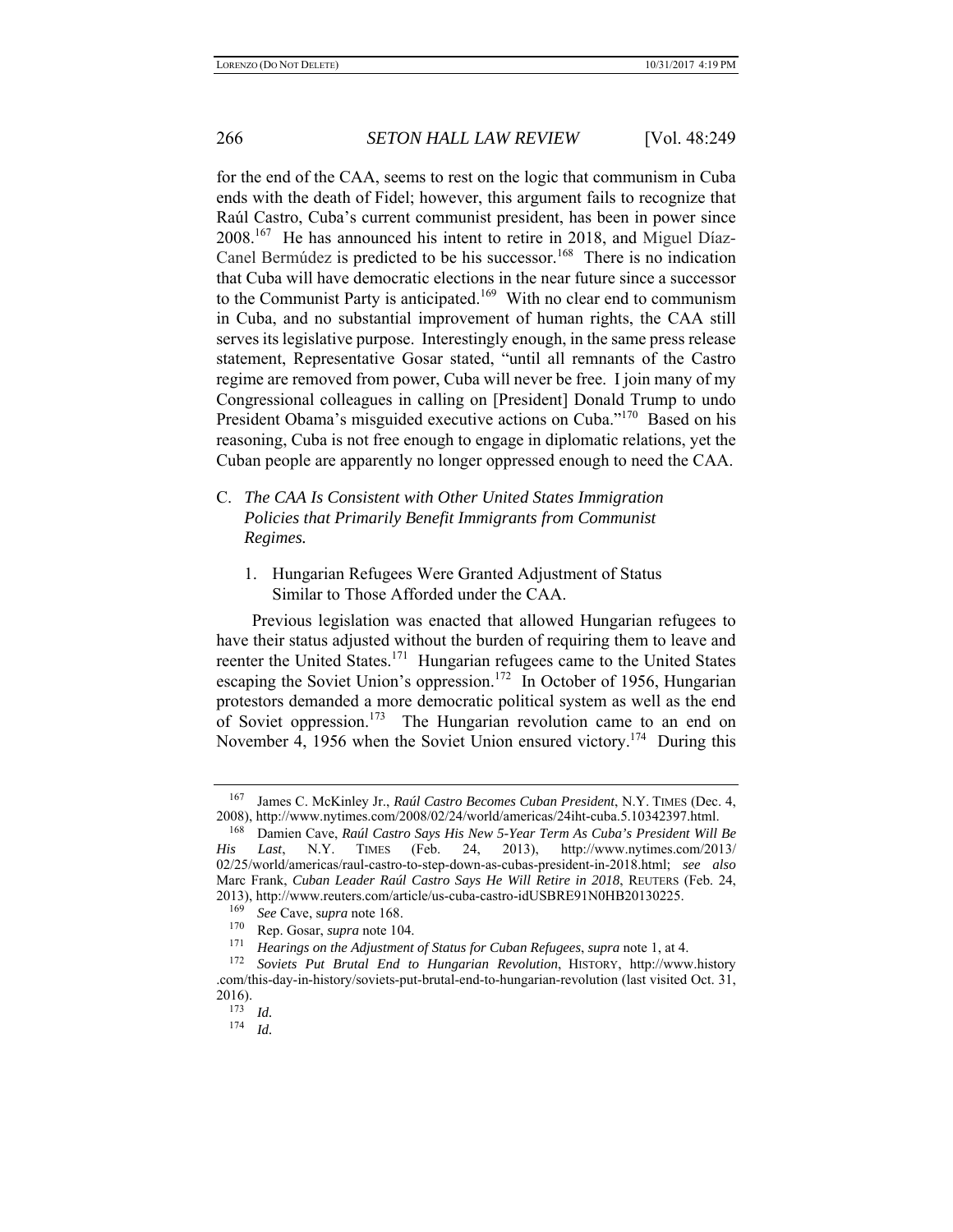turbulent time about  $200,000$  Hungarians fled the country as refugees.<sup>175</sup> The United States adjusted the status of Hungarian refugees that would otherwise have been admissible as immigrants at the time of their arrival.<sup>176</sup> This act, the Act of July 25, 1958, has not been repealed.<sup>177</sup>

The Act of July 25, 1958 is significantly similar to the CAA. Both acts were a response to refugees entering the United States fleeing an oppressive, totalitarian regime.<sup>178</sup> The Hungarian refugees were fleeing from the Soviets, whereas the Cuban refugees were fleeing from Fidel Castro's regime.<sup>179</sup> Additionally, the Act of July 25, 1958 and the CAA require refugees to be present in the United States for two years before being eligible for an adjustment of status.<sup>180</sup> Lastly, both of these acts demonstrate the United States' policy against communism by playing a "sympathetic role as a country of asylum" for these refugees. $181$ 

2. Asylum for Chinese Immigrants

More Chinese immigrants have been granted asylum in the United States in recent years than any other group of immigrants.<sup>182</sup> The number of Chinese immigrants granted asylum partly reflects the United States' immigration policy towards Chinese nationals that are refugees due to China's "coercive population control program."183 In 1996, "Congress passed IIRIRA  $\S$  601(a), which amended 8 U.S.C.  $\S$  1101(a)(42)" and broadened the definition of political refugees to include people who are forced to have an abortion or undergo sterilization, or people who reasonably

183 *Id.*

<sup>175</sup> *Id.*

<sup>176</sup> *See* Act of July 25, 1958, Pub. L. No. 85-559, 72 Stat. 419, 8 U.S.C. § 1182 (1958) ("That any alien who was paroled into the United States as a refugee from the Hungarian revolution under section  $212(d)(5)$  of the Immigration and Nationality Act [subsection (d)(5) of this section] subsequent to October 23, 1956, who has been in the United States for at least two years, and who has not acquired permanent residence, shall forthwith return or be returned to the custody of the Immigration and Naturalization Service, and shall thereupon be inspected and examined for admission into the United States, and his case dealt with, in accordance with provisions of sections 235, 236 and 237 of that Act [8 U.S.C.S §§ 1225, 1226 and 1227].").

 $\frac{177}{178}$  *Id.* 

<sup>178</sup> *See Hearings on the Adjustment of Status for Cuban Refugees*, *supra* note 1, at 4.

<sup>179</sup> *See id.*; *See also Soviets Put Brutal End to Hungarian Revolution*, HISTORY, http://www.history.com/this-day-in-history/soviets-put-brutal-end-to-hungarian-revolution (last visited Oct. 31, 2016).<br> $\frac{180}{2560}$  See Act of July 25, 1

See Act of July 25, 1958, Pub. L. No. 85-559, 72 Stat. 419, 8 U.S.C. § 1182. The CAA now requires the refugee to be present in the United States for one year rather than two. *Compare* 8 U.S.C. § 1255 (2012), *with* Cuban Adjustment Act, Pub. L. No. 89-732, 80 Stat. 1161 (1966).

<sup>181</sup> *Hearings on the Adjustment of Status for Cuban Refugees*, *supra* note 1, at 4.

<sup>182</sup> Joseph Ax, *End of China's One-Child Policy May Slow U.S. Asylum Cases: Experts*, REUTERS (Oct. 29, 2015), http://www.reuters.com/article/us-usa-china-asylum-idUSKCN 0SN30U20151029.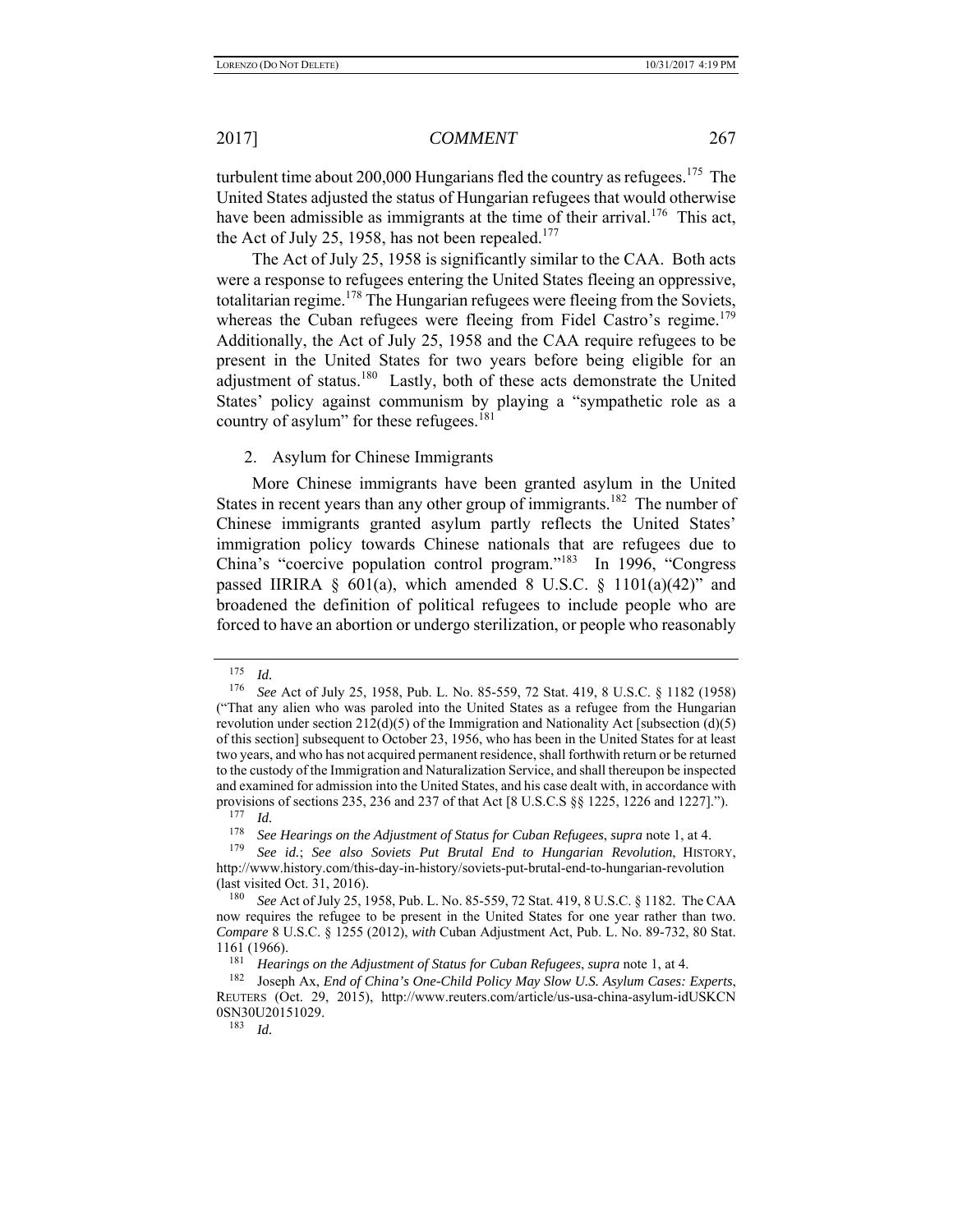fear these procedures.184 This definition of political refugees uniquely applies to China because of the nation's one child policy.<sup>185</sup>

China's one-child policy, introduced and implemented in the late 1970s and early 1980s, was designed to reduce the growth rate of China's population.186 The policy prohibited families from having more than one child.187 Those who violated the policy risked the possibility of forced abortions and sterilizations.<sup>188</sup> The amendment to  $\S$  1101(a)(42) was presumably a response to China's one-child policy.<sup>189</sup> This immigration policy, which distinctively benefits Chinese immigrants, is consistent with other special immigration policies that the United States has given other refugees escaping communist regimes.<sup>190</sup> China has since ended its onechild policy, and now encourages couples to have two children.<sup>191</sup> Experts argue that the new policy will significantly impact the number of Chinese immigrants that will be granted asylum, while others believe that the legal standard for Chinese immigrants will not change if China enforces the twochild limits through the same controversial measures as it did its one-child policy.192

3. Other Latin American Groups Entering the United States Are Not Treated the Same As Cuban Immigrants.

Other immigrant groups are not given the same privileged pathway to residency that Cuban immigrants receive. In fact, in 2014, the United States faced a crisis at the border in which thousands of Central Americans arrived seeking asylum.<sup>193</sup> Critics of the CAA have argued that it is hypocritical to

<sup>184</sup> *See* Shi Liang Lin v. United States DOJ, 494 F.3d 296, 301 (2d Cir. 2007). *See also* 8 U.S.C. § 1101(a)(42) (2012).

<sup>185</sup> *See* Kenneth Pletcher, *One-Child Policy: Chinese Government Program*, ENCYCLOPEDIA BRITANNICA https://www.britannica.com/topic/one-child-policy (last updated July 24, 2017).

 $\frac{186}{187}$  *Id.* 

<sup>187</sup>*Id.* 188 *Id.*

<sup>189</sup> *See* § 1101(a)(42) ("For purposes of determinations under this Act, a person who has been forced to abort a pregnancy or to undergo involuntary sterilization, or who has been persecuted for failure or refusal to undergo such a procedure or for other resistance to a coercive population control program, shall be deemed to have been persecuted on account of political opinion, and a person who has a well founded fear that he or she will be forced to undergo such a procedure or subject to persecution for such failure, refusal, or resistance shall be deemed to have a well founded fear of persecution on account of political opinion.").

<sup>190</sup> *See, e.g.*, Act of July 25, 1958, Pub. L. No. 85-559, 72 Stat. 419, 8 U.S.C. § 1182. *See also* Immigration and Naturalization Act of 1965, Pub. L. No. 89-236, 79 Stat. 911.

 $191 \text{ Ax}$ , *supra* note 182.

<sup>192</sup>*Id.* 193 Halimah Abdullah, *5 Things You Need to Know About the Immigration Crisis*, CNN (July 7, 2014), http://www.cnn.com/2014/07/07/politics/5-things-immigration-reality-check/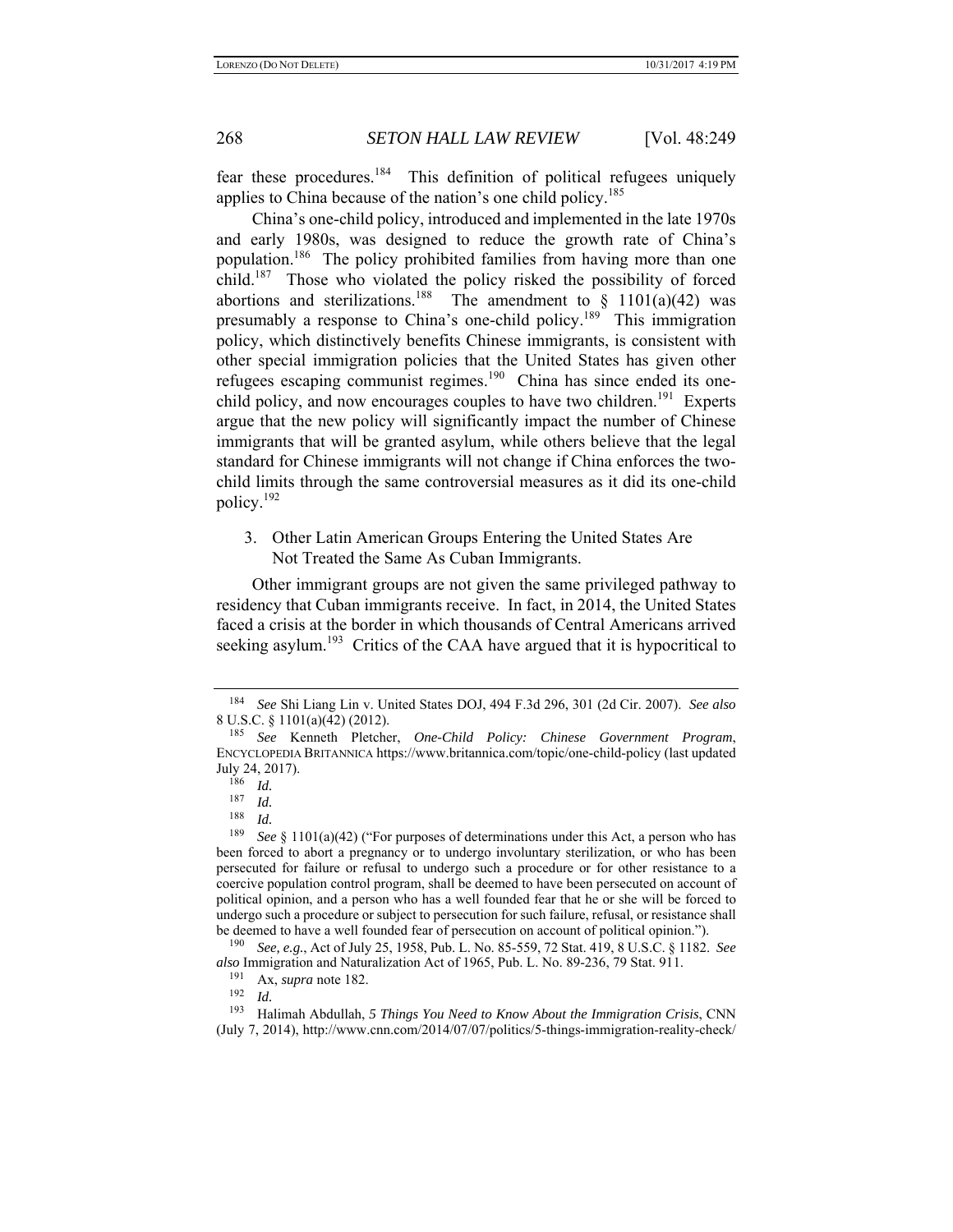turn away other Latin American groups, such as Mexicans fleeing drug cartels or Hondurans fleeing extreme violence, while providing a privileged path to residency for Cubans who are fleeing economic turmoil.<sup>194</sup> This argument, however, is flawed. Those who argue that Cubans face less violence than other Latin American immigrants, and are therefore not deserving of the CAA, fail to consider the political differences between Cuba and other Latin American countries, as well as the United States' use of the CAA historically as a foreign policy tool.

### 4. Country Conditions of Mexico and Honduras Compared to  $\mathrm{Cuba}^{195}$

Mexico is described as a "multiparty federal republic with an elected president and bicameral legislature."196 Mexico's last presidential election was held in  $2012^{197}$  and its electoral process was considered to be free and fair.<sup>198</sup> Mexico's human rights issues involved law enforcement and military abuse, as well as violence from organized criminal groups.<sup>199</sup> Human rights abuses included killings, torture, and kidnappings.<sup>200</sup>

Honduras is described as a "constitutional, multiparty republic."<sup>201</sup> Honduras's last national election was held in November of 2013 and was considered credible and transparent.<sup>202</sup> Honduras continued to suffer societal violence primarily from local and transnational gangs and drug traffickers.<sup>203</sup> These groups committed crimes such as murder, kidnapping and human

index.html.

<sup>194</sup> *See* Mary Sanchez, *Cuban Migrants Get Unfair Advantage over Other Latinos*, KANSAS CITY STAR (Jan. 15, 2016), http://www.kansascity.com/opinion/opn-columnsblogs/mary-sanchez/article54903545.html.

 $195$  The purpose of this section is not to argue that Cuba faces more severe human rights violations than Mexico, Honduras, or other Latin American countries. In fact, one may argue that the human rights violations in Mexico and Honduras related to gang violence, for instance, are far more concerning and dangerous than the human rights violations in Cuba. The purpose of this section is to demonstrate how the political systems and human rights violations differ, which may ultimately explain why Cubans are given "special rights" compared to other Latin American immigrants.

U.S. Department of State, *Mexico*, COUNTRY REPORTS ON HUMAN RIGHTS PRACTICES for 2015, http://www.state.gov/j/drl/rls/hrrpt/humanrightsreport/index.htm?year=2015&dlid =253027 (last visited Sept. 16, 2016).<br> $^{197}$  *M* 

 $\frac{197}{198}$  *Id.* 

*Id.* 

 $\frac{199}{200}$  *Id.* 

 $\frac{200}{201}$  *Id.* 

U.S. Department of State, *Honduras*, COUNTRY REPORTS ON HUMAN RIGHTS PRACTICES FOR 2015, http://www.state.gov/j/drl/rls/hrrpt/humanrightsreport/index.htm?year= 2015&dlid=253023 (last visited Sept. 16, 2016).<br><sup>202</sup> *M* 

 $\frac{202}{203}$  *Id.* 

<sup>203</sup> *Id.*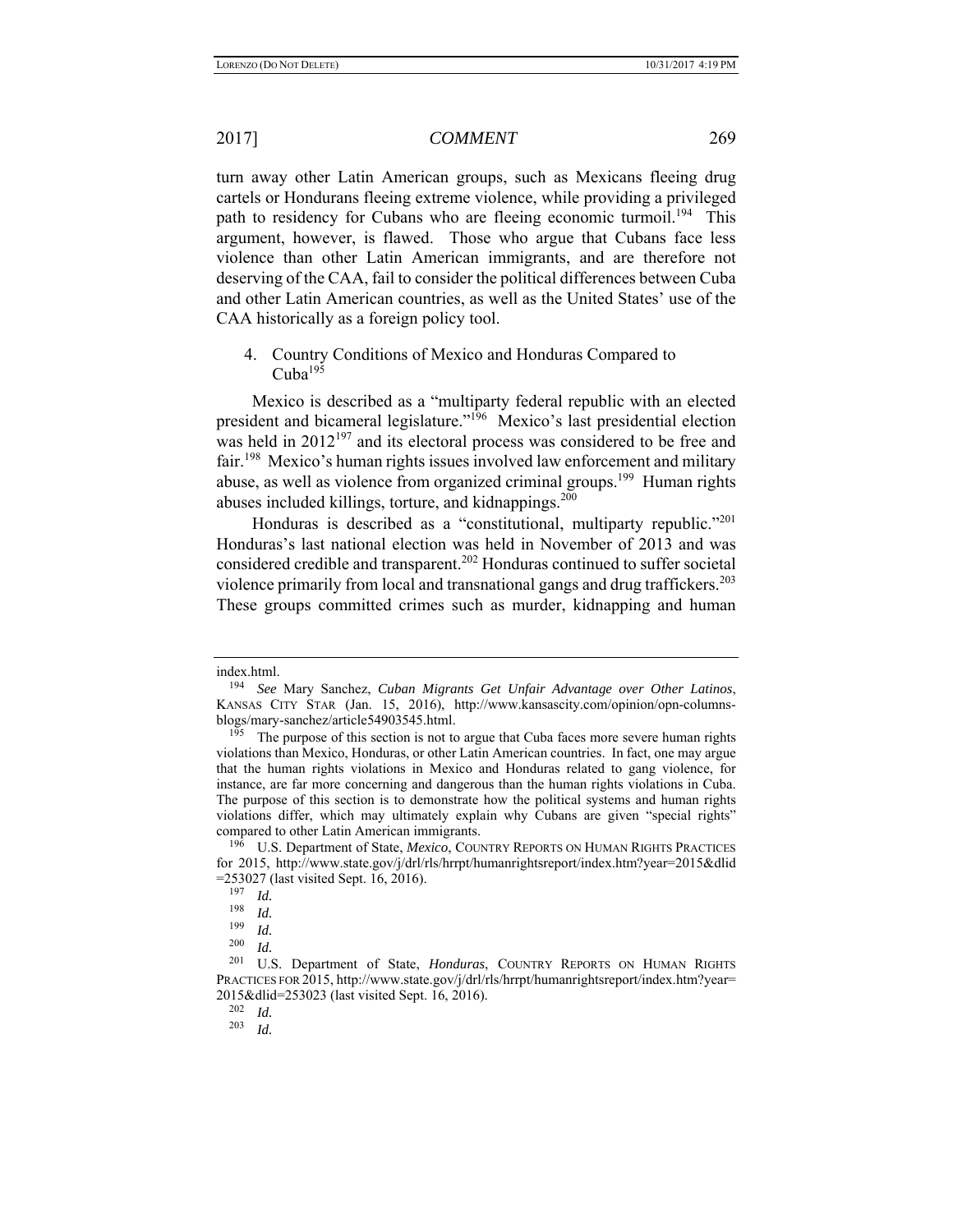trafficking.204

Cuba's country conditions differ from Mexico and Honduras for two reasons. First, human rights abuses in Cuba are not primarily related to violence from organized criminal groups like in Mexico and Honduras. Rather the human rights abuses in Cuba come from the government that threatens, intimidates, and detains those who protest against it.<sup>205</sup> Second, Mexico and Honduras are recognized democracies, whereas Cuba is an authoritarian state that recognizes only the Communist Party.<sup>206</sup> Cubans, therefore, are distinguishable from other Latin American citizens because of their political system. In other words, the democratic opportunities in other Latin American countries greatly differ from Cuba's political oppression.<sup>207</sup>

Some may argue that citizens of Mexico and Honduras face greater human rights violations than Cuban citizens, and, therefore, it is unfair to give Cuban immigrants special treatment when Mexican, Honduran, and other similarly situated immigrants face greater human rights abuses due to the prevalence of gangs and drug traffickers in those nations. The fact that these immigrants are not treated the same as Cuban immigrants, however, further strengthens the argument that the United States has established special immigration policies for immigrants from communist regimes. In Cuba's particular case, the CAA has historically been used as a foreign policy tool with the intent of demonstrating the United States' disapproval of communism in Cuba.<sup>208</sup> The use of the CAA as a foreign policy tool and symbol of anti-communism, however, may not continue for much longer. In the last days of President Obama's second term, members of his Administration advocated for Congress's repeal of the CAA to continue normalizing diplomatic relations with Cuba.<sup>209</sup>

### VI. THE FUTURE OF THE CAA

A change in the CAA could come by either a presidential determination stating that Cuba has a democratically-elected government in power, or by congressional action repealing the  $Act<sup>210</sup>$  The CAA should still be in effect so long as Cuba is not a democracy. Congress specifically enacted a law in 1996 that states that the CAA would only be repealed once Cuba has a

 $\frac{204}{205}$  *Id.* 

<sup>205</sup> *See* CUBA COUNTRY REPORTS, *supra* note 118.

<sup>&</sup>lt;sup>206</sup> See id.<br><sup>207</sup> See Gabriel Zeller, *Do Cubans Deserve Special Treatment? A Comparative Study Relating to the Cuban Adjustment Act*, 4 ELON L. REV. 235, 250–51 (2012).

<sup>208</sup> *See generally Hearings on the Adjustment of Status for Cuban Refugees*, *supra* note 1.

<sup>209</sup> *On-the-Record Press Call*, *supra* note 65.

<sup>210</sup> Chardy & Torres*, supra* note 84.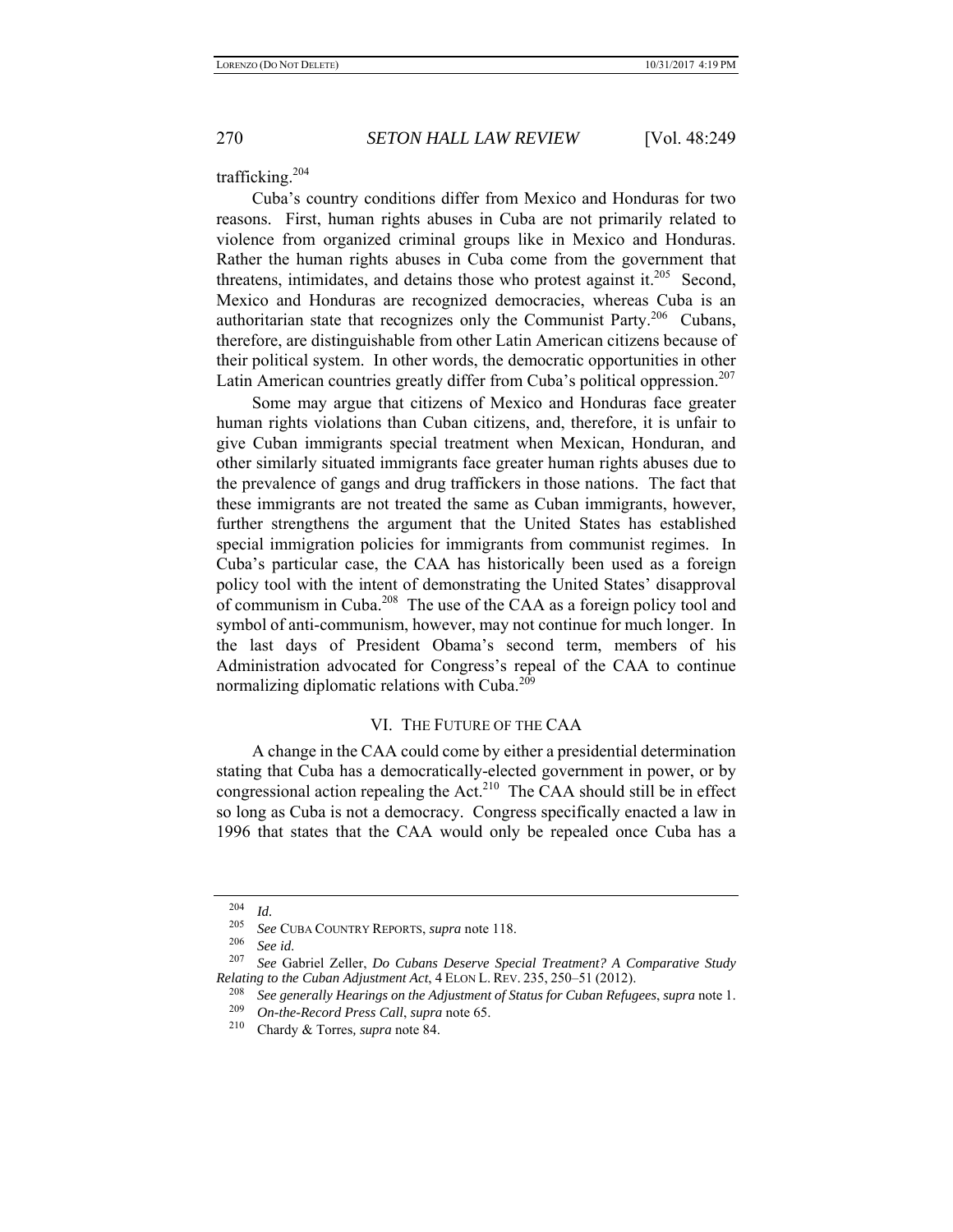democratic government.<sup>211</sup> The law states: "Public Law 89-732 [Cuban Adjustment Act] is repealed effective only upon a determination by the President under section  $203(c)(3)$  of the Cuban Liberty and Democratic Solidarity (Libertad) Act of 1996 (Public Law 104-114) that a democratically elected government in Cuba is in power."<sup>212</sup> This twentyyear-old law reaffirms that the legislative intent of the CAA is to provide a pathway to Cubans who flee the oppressive communist regime. As long as Cuba remains a communist country, then the legislative history and legislative intent of the CAA require the Act to remain in effect.

The CAA is under threat by congressmen due to restored diplomatic relations with Cuba; however, now is not the time to repeal the CAA. Prevalent human rights violations in Cuba continue to exist despite renewed diplomatic relations.<sup>213</sup> The oppression that Cuba's communist government has practiced for decades will likely not be resolved in a short time period. Proponents of repealing the CAA seem to focus on the renewal of diplomatic relations without taking into consideration that the CAA focuses on the effect Cuba's oppressive government has on its citizens.<sup>214</sup> If Congress no longer wants to wait until Cuba is a democracy, then, at the very least, the humanitarian situation in Cuba must significantly improve before repealing the Act so that its legislative intent is not completely lost.

Another reason that support for repeal of the CAA has increased is the influx of Cuban immigrants arriving in the United States. While the numbers of Cubans who entered in 2015 and 2016 are certainly alarming, it is not the first time that the nation received a large wave of Cuban immigrants.<sup>215</sup> From 1959 to October of 1962, approximately 248,000 Cuban immigrants came to the United States.<sup>216</sup> From 1965 to 1973, "Freedom Flights" were established from Cuba to Miami and roughly 260,561 Cubans arrived to the United States.<sup>217</sup> In 1980, over 120,000 Cubans, commonly referred to as *Marielitos*, fled to the United States when Castro temporarily lifted restrictions.<sup>218</sup> In addition, now that the Wet Foot, Dry Foot Policy has officially ended, only Cubans who enter the country legally will be eligible

<sup>&</sup>lt;sup>211</sup> Wasem, *supra* note 8, at 2.<br><sup>212</sup> The Illegal Immigration Reform and Immigrant Responsibility Act of 1996, Pub. L. No. 104-208, 110 Stat. 3009 § 606(c).

<sup>213</sup> HUMAN RIGHTS WATCH, *supra* note 133. 214 *See, e.g.*, Correcting Unfair Benefits for Aliens Act of 2016, H.R. 4847 114th Cong. (2016) (stating "[t]he Obama Administration has reestablished relations with Cuba, and that, therefore, the special treatment Cuban nationals receive under the Cuban Adjustment Act . . . [is] no longer applicable ....").<br> $^{215}$  See Gross.

<sup>215</sup> *See* Green, *supra* note 12.

<sup>216</sup>*Id.* 217 *Id.*<sup>218</sup>FRANKLIN, *supra* note 9, at 158–64.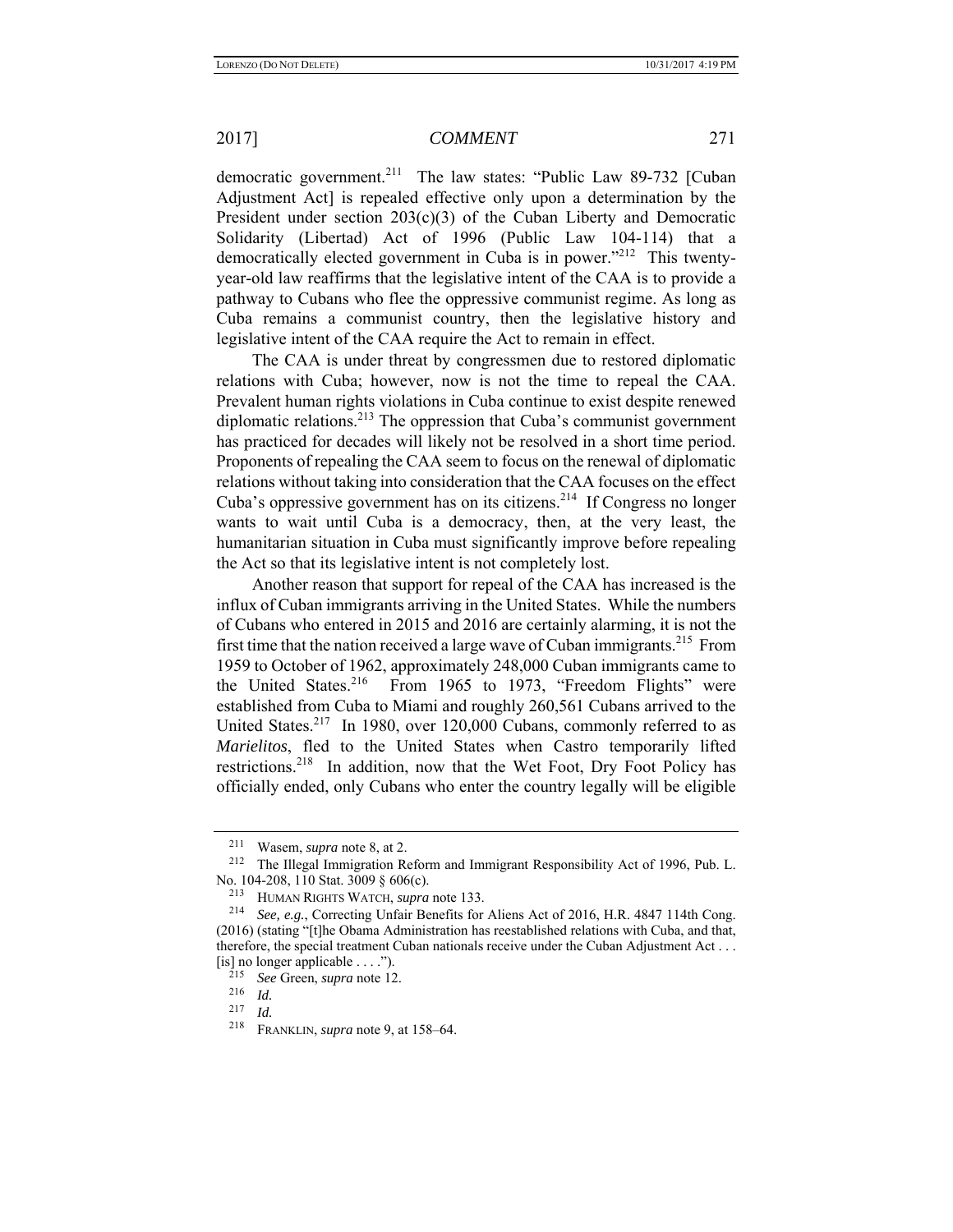to use the CAA.<sup>219</sup> This change in policy will likely decrease the number of Cuban immigrants entering the United States.

Could the political affiliations of recent Cuban immigrants be a concern for congressmen against the CAA? Cuban immigrants have traditionally voted Republican; however, recent arrivals tend to be less Republican and are more likely to support lifting restrictions on trade and travel with Cuba.<sup>220</sup> Additionally, younger Cubans increasingly affiliate more with the Democratic Party than their elders.<sup>221</sup> Perhaps Republicans who now want to repeal the CAA and remove special refugee benefits from Cuban immigrants are motivated to do so because recent Cuban immigrants increasingly favor the Democratic Party.

If Congress repeals the CAA before Cuba's government is democratically elected, Congress should allow the Act to stay in effect for five years after the bill is enacted. The logic behind this is that Cuba will likely not change its oppressive tactics in a short span of time after diplomatic relations commence. If Congress immediately repeals the Act, Cubans, who would otherwise legally come to the United States to flee oppression in Cuba, would no longer be afforded the benefit of the CAA. The two bills, H.R. 3818 and H.R. 4847, propose the immediate repeal of the CAA.<sup>222</sup> The proposal of such short notice is possibly related to the recent increase of Cuban migrants attempting to enter the United States, and to preventing future Cuban migrants who enter the United States with a visa from staying in the United States and becoming permanent residents under the CAA.

<sup>219</sup> *See On-the-Record Press Call*, *supra* note 65.

<sup>220</sup> Mark Hugo Lopez and Jens Manuel Krogstad, *As Cuban American Demographics Change, So Do Views of Cuba*, PEW RESEARCH CENTER (Dec. 23, 2014), http://www. pewresearch.org/fact-tank/2014/12/23/as-cuban-american-demographics-change-so-do-view s-of-cuba/. *See also* Patricia Mazzei, *FIU Poll: Majority of Miami-Dade Cubans Support Obama Policy*, MIAMI HERALD (Sept. 14, 2016), http://www.miamiherald.com/news/politicsgovernment/election/article101749052.html.<br><sup>221</sup> Lopez and Krogstad, *supra* note 220.<br><sup>222</sup> *See* Ending Special National Origin-Based Immigration Programs for Cubans Act of

<sup>2015,</sup> H.R. 3818, 114th Cong. § 2(a)(4) (2015); *see also* Correcting Unfair Benefits for Aliens Act of 2016, H.R. 4847 114th Cong. (2016).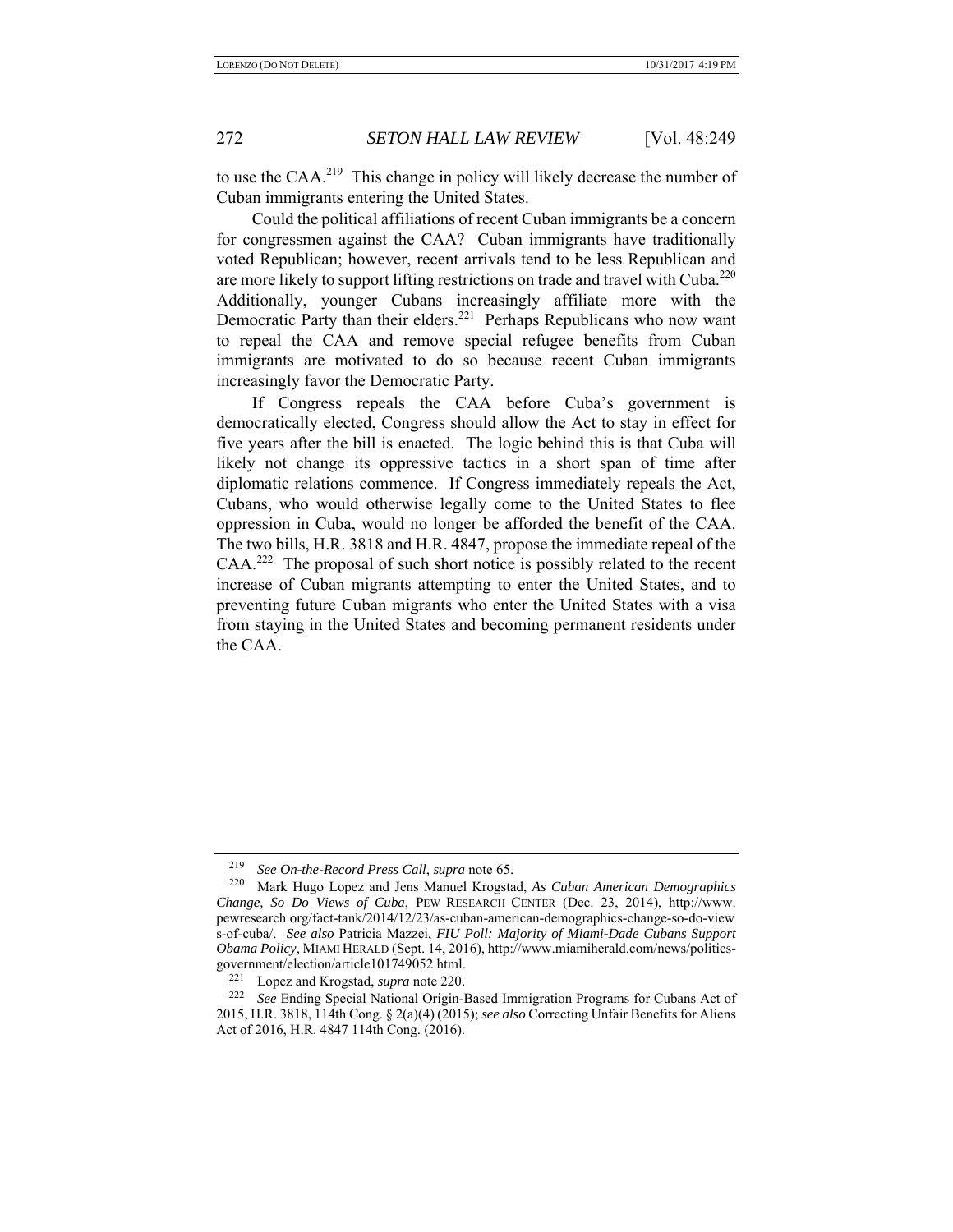### VII. CONCLUSION

The future of the CAA will depend on how diplomatic relations with Cuba progress. President Barack Obama's policy towards Cuba may quickly come to an end under Donald Trump's Administration. In a campaign speech in Miami, Florida, Donald Trump discussed his intention to reverse the "concessions" that Barack Obama granted Raúl Castro's regime unless Castro meets his demands of religious and political freedom for Cubans.<sup>223</sup> Trump reaffirmed his position towards Cuba on November 28, 2016 when he wrote on Twitter: "If Cuba is unwilling to make a better deal for the Cuban people, the Cuban/American people and the U.S. as a whole, I will terminate the deal."<sup>224</sup> On June 16, 2017, the Trump Administration released a memorandum regarding changes in diplomacy towards Cuba.<sup>225</sup> The memorandum announced heightened travel restrictions and assured that government agencies would more carefully enforce and monitor Americans' adherence to permissible travel reasons.<sup>226</sup>

Trump's apparent intention to reverse Barack Obama's restored diplomatic policy with Cuba would make the continuation of the CAA more probable. Trump's anti-immigration policies, however, may nevertheless affect the Act.<sup>227</sup> The potentially unpredictable changes in American-Cuban diplomacy, as well as the sudden end of the Wet Foot, Dry Foot Policy, further proves that drastic revisions of the Act should not occur abruptly. Trump's Administration could both destroy diplomatic relations with Cuba and encourage Congress to revise or repeal the CAA. The CAA has allowed Cubans to more quickly and efficiently establish new homes in the United States, where their basic freedoms are finally available. The Act is in danger of being repealed, not because its legislative intent is no longer served, but because the United States' foreign policy towards Cuba has changed. The uncertainty of diplomatic relations between the United States and Cuba under the Trump Administration strengthens the need for consistency in the

<sup>223</sup> *Donald Trump Speech in Miami, Sept. 16*, FACTCHECK.ORG (Sept. 16, 2016), http://transcripts.factcheck.org/donald-trump-speech-in-miami-sept-16/.<br><sup>224</sup> Donald Trump (@realDonaldTrump), TWITTER (Nov. 28, 2016, 6:02 AM),

https://twitter.com/realDonaldTrump/status/803237535178772481.

<sup>225</sup> *See National Security Presidential Memorandum on Strengthening the Policy of the United States toward Cuba*, White House (June 16, 2017), https://www.whitehouse.gov/thepress-office/2017/06/16/national-security-presidential-memorandum-strengthening-policyunited.

<sup>226</sup> *Id. See* Martina Kunović, *Five Things You Need To Know about Trump's Cuba Policy – and Who It Will Hurt*, WASHINGTON POST, (June 22, 2017), https://www.washingtonpost. com/news/monkey-cage/wp/2017/06/22/five-things-you-need-to-know-about-trumps-cubapolicy-and-who-it-will-hurt/?utm\_term=.c3dbd6041193.

<sup>227</sup> For a summary of Donald Trump's proposed immigration policy, see *Immigration*, DONALDJTRUMP.COM,-https://web.archive.org/web/20170107080622/https://www.donaldjtr ump.com/policies/immigration (last visited Sept. 6, 2017).